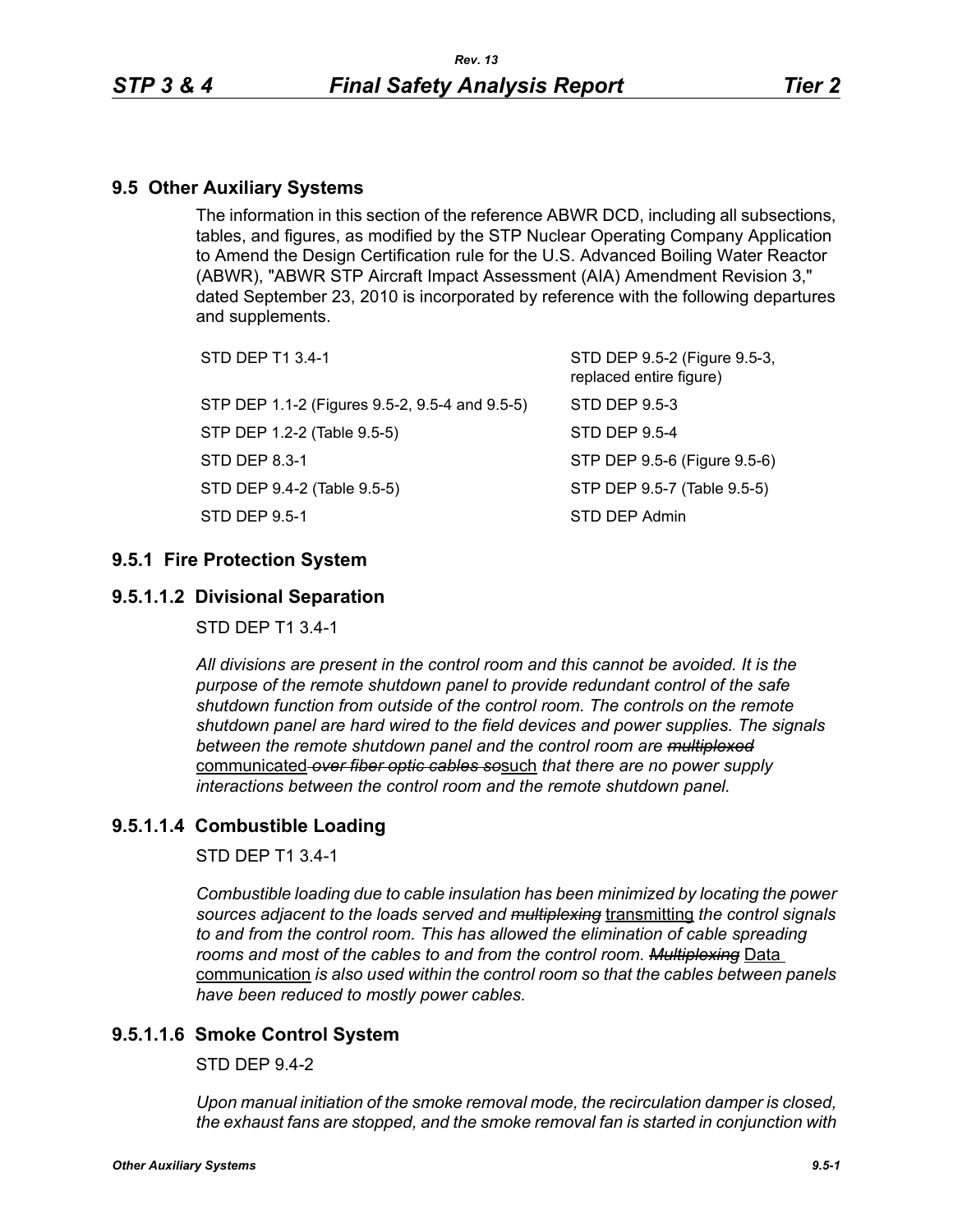*the supply fan for 100% outside air purging. In the Control Building, the recirculation damper is closed,* the damper in the bypass duct around the air handling unit is opened, *and* one or *both the exhaust fans are operated in conjunction with the supply fan for smoke removal.*

# **9.5.1.1.7 Spurious Control Actions**

STD DEP T1 3.4-1

*As stated above, the systems are separated by fire areas on a divisional basis. The multiplexing system is a dual channel system. Two simultaneous, identical digitized control signals are required at the demultiplexer for control action to be taken at the field device.* The ESF Logic and Control System (ELCS) utilizes redundant fiber optic links to communicate ESF system level actuation status to the Remote Digital Logic Controllers (RDLCs), which control the remote input/output functions and the actuation of the electromechanical components. The RDLC utilizes diagnostics to verify the validity of each redundant message. The redundant messages received by the RDLC must match for component actuation to occur. *The probability of two spurious* messages occurring on each of the redundant links that both pass the communication diagnostics and that also match between the two redundant links *signals matching is essentially zero.*

*The significance of the two-channel operation of the multiplex system* redundant fiber optic design *is that, if the ability to operate from the control room is lost, equipment will continue to run until manually shutdown in the field by the operators. Equipment may*  also be manually started at the switchgear or motor control centers during a control *room fire situation without fear that failures in the control room would cause the equipment to be shutdown. The feature of being able to start equipment locally without fear of it being shut down by spurious signals from the control room makes it possible to utilize nonsafety-related systems such as the feedwater and condensate pumps in the Turbine Building as backups to the safety-related safe shutdown system, if desired.*

*The interlocks which prevent damage of equipment may be accomplished directly and by hard wiring in the field. For example, the protective relaying for the switchgear is located in the switchgear and the interlocks accomplished in switchgear. Signals for operational logic are multiplexed* communicated *to the control room, but protective actions are not dependent on conditions in the control room.*

The evaluation of single and multiple spurious operations that could adversely impact post-fire safe shutdown will be performed in a manner that is consistent with the methodology of NEI 00-01, Revision 2 as modified by the guidance of RG 1.189 Revision 2 as it applies to Single and Multiple Spurious Operation Analysis.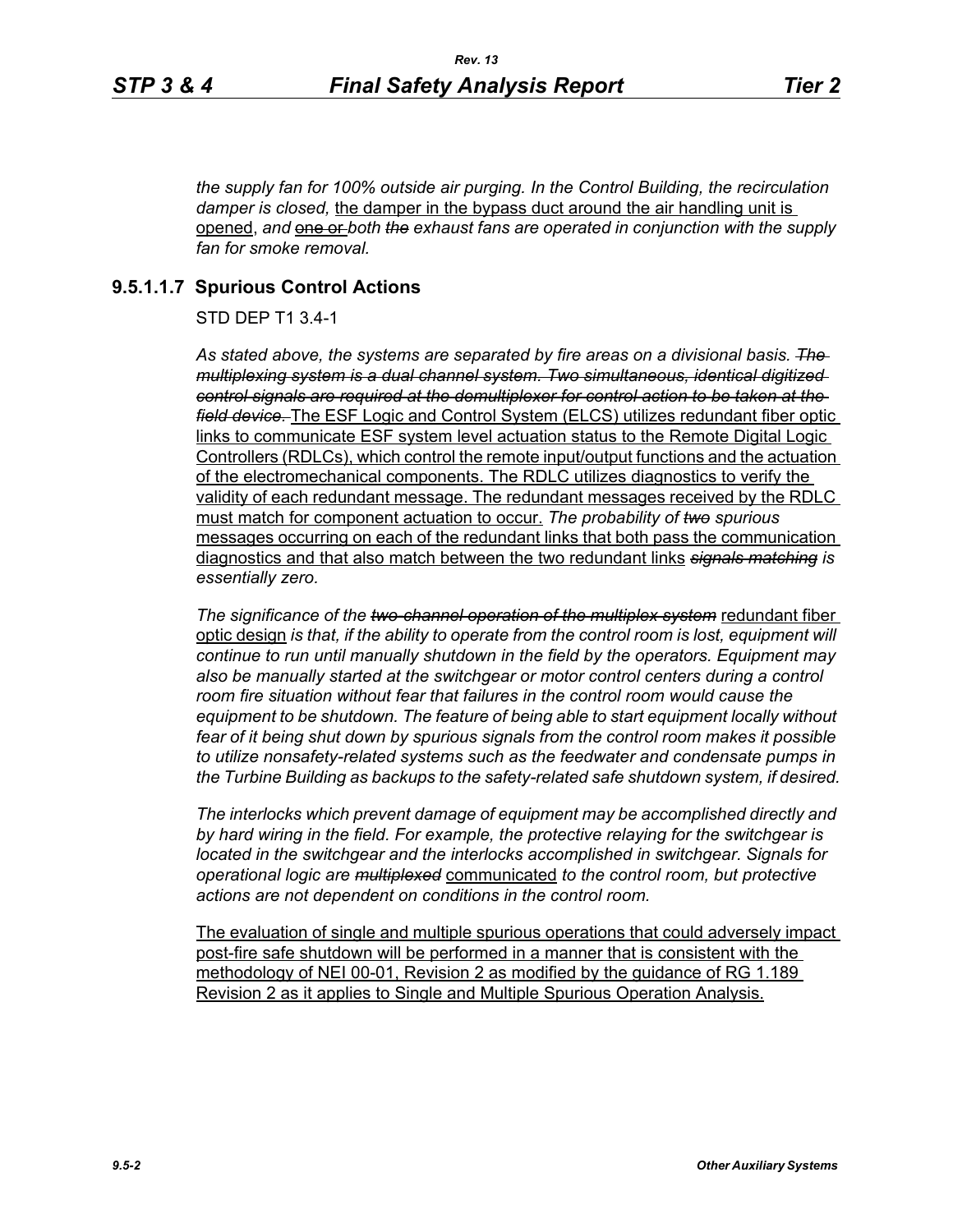## **9.5.1.3.1 General Description**

 $STP$  DFP 12-2

*The suppression systems for the buildings and the plant yard are shown in the following figures:*

| Area                     | <b>Figures</b>                            |
|--------------------------|-------------------------------------------|
| <b>Reactor Building</b>  | 9A.4-1 thru 9A.4-10                       |
| <b>Control Building</b>  | 9A.4-11 thru 9A.4-16                      |
| <b>Turbine Building</b>  | 9A.4-17 thru 9A.4-21, 9A.4-33 and 9A.4-34 |
| Service Building         | 9A.4-22 thru 9A.4-27                      |
| <b>Radwaste Building</b> | 9A.4-28 thru 9A.4-32                      |
| <b>Plant Yard</b>        | $9.5 - 5$                                 |

# **9.5.1.3.4 Protection of Operating Units**

The following site-specific supplement addresses the COL License Information Item discussed in this subsection.

Fire protection of the operating units during construction of the additional units is addressed in Appendix 9E.

## **9.5.1.3.5 General Description of Fire Protection System**

STP DEP 1.1-2

STP DEP 1.2-2

STP 3 & 4 is a dual-unit station. The water supply for fire protection will be shared by STP 3 & 4. A single fire protection pump house and two storage tanks are located within the protected area boundary that provides water for fire suppression to both units via piping in the yard. This common system has the same capability as the system for the single unit design. The fire protection water supply complies with Regulatory Guide 1.189, Rev. 1, which states that a common water supply may be utilized for multi-unit nuclear power plant sites with a common yard fire main loop. The common fire water supply and yard main piping system for STP Units 3 & 4 are depicted in Figures 9.5-4 and 9.5-5. The common yard fire main loop surrounding STP Units 3 & 4 is cross-connected between units in accordance with Regulatory Guide 1.189, Rev. 1.

*The Turbine Building is provided with standpipes, hose reels and ABC portable extinguishers throughout the building. In addition, the following fire suppression systems provide primary fire suppression capability to the following areas:*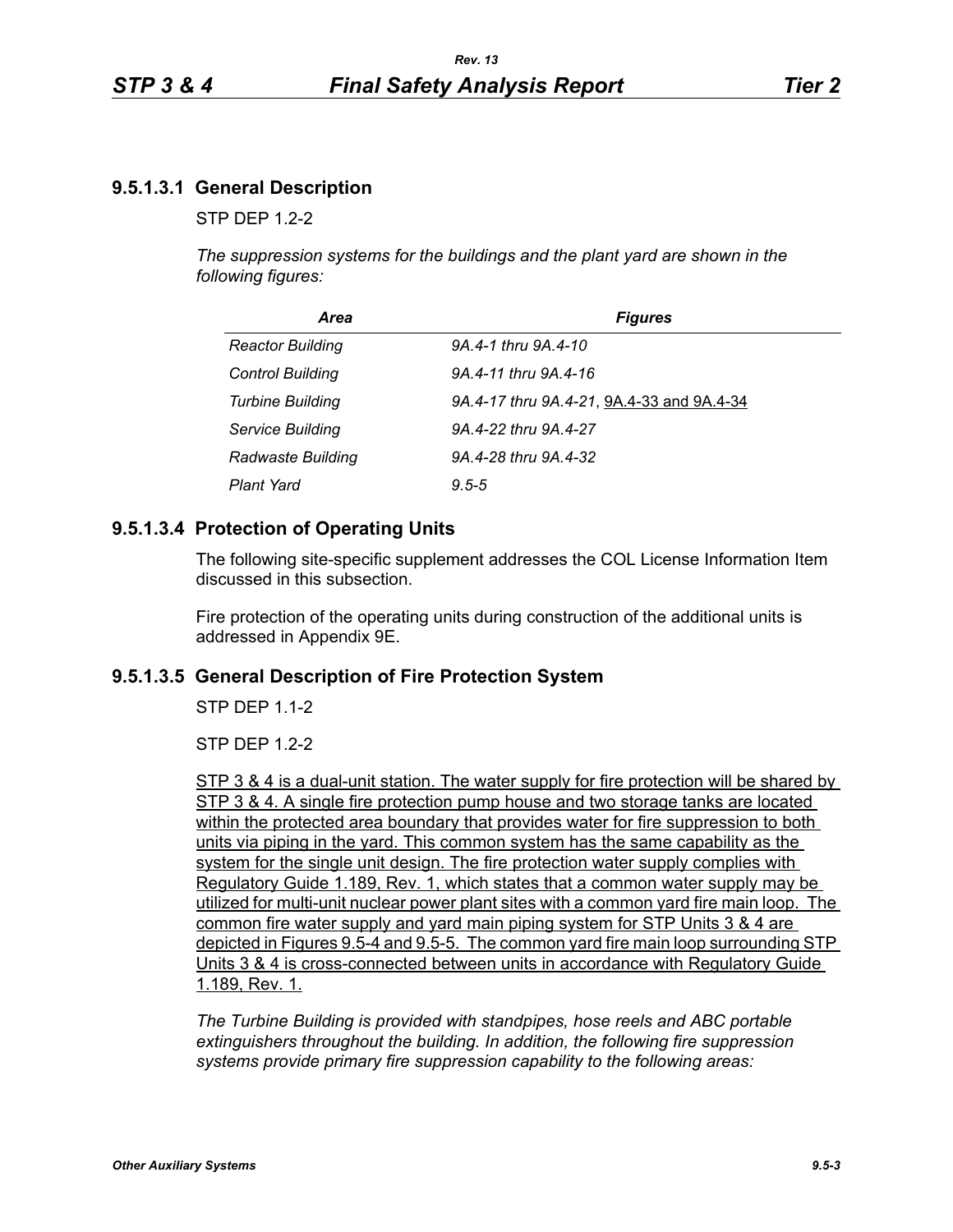- *(1) Automatic closed head sprinkler systems are provided in the open grating area of the three floors under the turbine* throughout the Turbine Building except in higher hazard areas that are protected as described below.
- *(2) Deluge foam-water sprinkler systems are provided in the* combustion turbine generator areas, hydrogen seal oil unit room, turbine lube oil storage tank room, EHC hydraulic control unit room, *lube oil conditioning area and the lube oil reservoir area.*
- *(3) A deluge sprinkler system is provided in the hydrogen seal oil unit area.*
- *(4) A preaction sprinkler system is provided in the auxiliary boiler area.*

# **9.5.1.5 Inspection and Testing Requirements**

The following site-specific supplement addresses inspection and testing requirements for both startup and post startup of the fire protection system.

A final plan for implementation of the fire protection system pre-operational and postoperational inspection and testing program, based on the as-procured and as-installed fire protection systems and components, including the fixed and portable emergency lighting and the fixed and portable communication systems, will be available prior to commencement of construction. The plan includes documented instructions, procedures or drawings that prescribe inspections and tests that govern the installed fire protection systems. The scope of items for inspections and testing includes fire protection system equipment and active components, as well as passive features such as fire barriers, fire dampers, fire doors, and fire-rated penetration seals. (COM 9.5-1)

The plan will comply with Regulatory Position C.2.4 in Regulatory Guide 1.189, Revision 1. Preoperational and post-operational inspections and tests will comply with the applicable NFPA codes and standards. (COM 9.5-2)

# **9.5.2 Communication Systems**

STP DEP 1.1-2

At STP 3 & 4, a common communication system is used to provide plant-wide communications between the dual units. The communication system is not safetyrelated. A common communication system providing plant wide communications is a safety enhancement since it allows for ease of communication between units. The representative outline of the common communication system is shown in Figure 9.5-2 for STP 3 & 4.

# **9.5.2.6.3 System Operation**

The following site-specific supplement addresses the COL License Information Item discussed in this subsection.

Telephone system EPBX switches are powered by an individual 8-hour battery system. These battery systems are charged by offsite 120 Vac backed up by the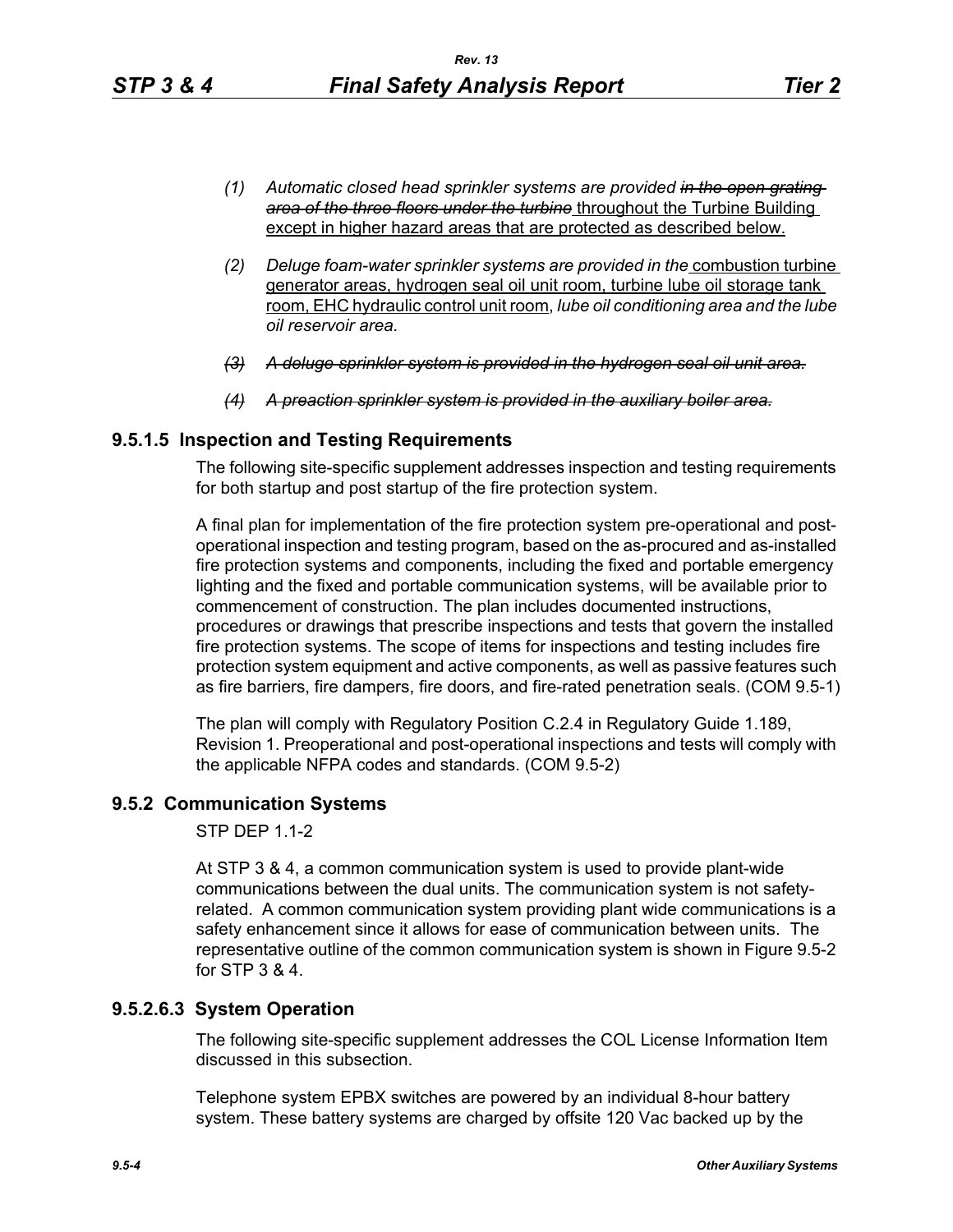Emergency Operations Facility or Nuclear Support Center diesels. Loss of normal 120 Vac and low battery voltages are annunciated.

The jacks for use with electosound telephones in the maintenance jack system are powered by 8 Vdc from the sectionalizing panels. The power supply is mounted internal to the sectionalizing panel.

Two-way radio system repeater base stations are powered by normal plant 120 Vac power backed up with a non-Class 1E Combustion Turbine Generator (CTG). Mobile radios are powered by vehicular batteries. Handheld portables are powered with selfcontained batteries.

The radio paging transmitter and countertop paging terminal are powered by normal plant 120 Vac backed up by a non-Class 1E CTG. The pocket pager units are supplied with a self-contained battery.

The operator communication panels are powered with normal plant 120 Vac and backed up with non-Class 1E CTG and an 8-hour battery.

## **9.5.3 Lighting and Servicing Power Supply System**

STD DEP 9.5-4

STD DEP Admin

*All lighting systems are designed to provide intensities consistent with the lighting needs of the areas in which they are located, and with their intended purpose. The lighting design considers the effects of glare and shadows on control panels, video display devices, and other equipment, and the mirror effects on glass and pools. Lighting and other equipment maintenance, in addition to the safety of personnel, plant equipment, and plant operation, is considered in the design. Areas containing flammable materials (e.g.., battery rooms, fuel tanks) have explosion proof lighting systems. Areas subject to high moisture have water-proof installations (e.g.., drywell, washdown areas). Plant AC lighting systems are generally of the fluorescent type, with mercury* High-Pressure Sodium (HPS) *lamps (or equivalent) provided for high ceiling, except where breakage could introduce mercury into the reactor coolant system*. *Incandescent lamps are used for DC lighting systems and above the reactor, and fuel pool and other areas where lamp breakage could introduce mercury into the reactor coolant*.

The following site-specific supplement is provided.

Emergency lighting comprised of emergency DC lighting and guide lamp lighting systems is provided throughout the plant as necessary to support fire suppression actions and safe-shutdown operations, including access and egress pathways to safeshutdown areas during a fire event.

The emergency lighting power distribution system contains protective devices necessary to preclude a fire in one area from causing a loss of emergency lighting in any unaffected area required for safe-shutdown operations.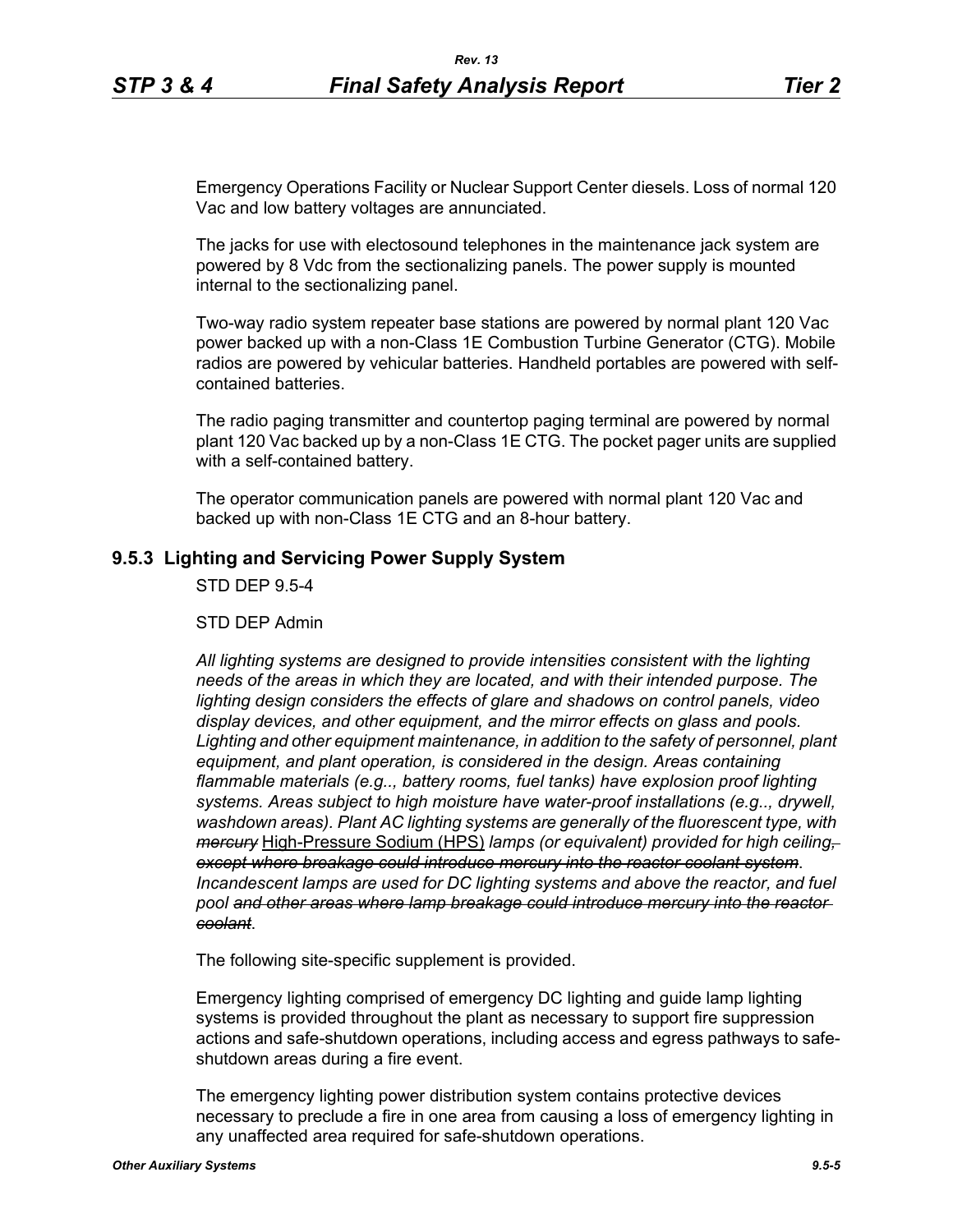# **9.5.3.1.1 General Design Bases**

*The general design bases for the Nuclear Island portion of the lighting systems are as follows:*

- *(4) Each of the normal, standby or emergency lighting systems has the following arrangement criteria:*
	- *(l) For mercury lamps, ballasts can be installed separately for life extension under the defined environment.* (Not Used)

The following site-specific supplement is provided.

- *(s)* Control switches for lighting fixtures inside the drywell or containment are installed both inside and outside of the drywell/containment.
- *(5) Lighting fixtures shall be selected in accordance with the following criteria:*
	- *(a) Lighting fixtures inside the plant are the following type of fixtures:*
		- *(ii) Mercury* **HPS** *lamps Mercury* HPS *lamps (or equivalent) shall be selected as fixtures for high ceiling areas (except in reactor building or other areas where lamp breakage could introduce mercury into the reactor coolant).*

The following site-specific supplement is provided.

- *(o)* High-efficiency electronic ballasts are not used in a high radiation environment.
- *(p)* Lighting fixtures for yard lighting are 1000W HPS lamps mounted on 100-foot (30.48m) lighting poles with retractable/lowering devices.

## **9.5.3.1.2 Safety-Related Design Bases**

*Nuclear safety-related design bases for ABWR Standard Plant lighting systems are as follows:*

- *(1) Mercury vapor fixtures and mercury switches are not used where a broken fixture or switch may result in introduction of mercury into the reactor coolant system.* (Not Used)
- *(2) Adequate lighting for any safety-related areas, such as areas used during emergencies or reactor safe shutdown, including those along the appropriate access or exit routes, are provided from three different lighting circuits (standby AC; emergency 125VDC, or self-contained battery fixtures).*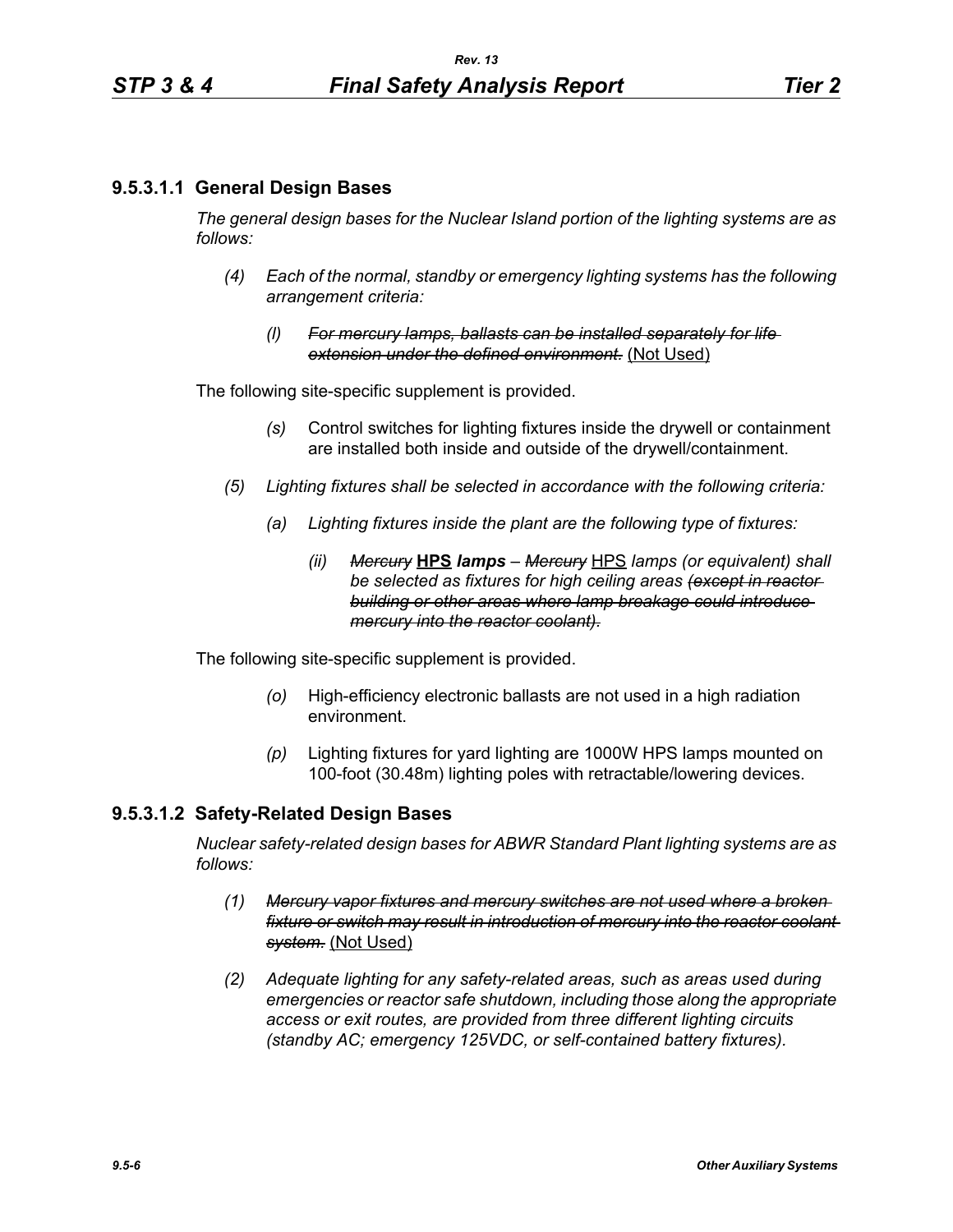## **9.5.3.2 System Description**

*Lighting fixtures that contain mercury are not used inside the Reactor Building or in any other location where broken fixtures may introduce mercury into the reactor coolant system.*

# **9.5.3.2.1 Normal (Non-Class 1E) Lighting**

The following site specific-supplement is provided.

Yard lighting is supplied at 480V from non-Class 1E sources. If this power is not available, power for the yard lighting will be automatically provided from the non-Class 1E CTG.

## **9.5.3.3 Inspection and Testing Requirements**

STD DEP Admin

*Since the normal standby and emergency lighting circuits are energized and maintained continuously, they require no periodic testing. However, periodic inspection and bulb replacement will be performed (Subsection 8.3.4.2.5* 8.3.4.25*). The guide*  lamps are capable of being tested and will be inspected and tested periodically to *ensure operability of lights and switching circuits.*

## **9.5.4 Diesel Generator Fuel Oil Storage and Transfer System**

STP DEP 9.5-6

## **9.5.4.1.1 Safety Design Bases**

*(4) The diesel-generator fuel oil storage and transfer system is of Seismic Category I design. In addition, the storage tanks are separately located underground* in vaults, designed for stick gauge access *and are protected from damage by flying missiles carried by tornados and hurricanes, from external floods, and other environmental factors. The fill connection is located at grade elevation. The vent and sample connection are* is *located a little above the grade elevation. The fill and sample lines are capped and locked to prevent entry of moisture.* The fill and sample lines are also provided with locked-closed isolation valves. The vent is located above the maximum flood level. *Each vent is of fireproof goosenecked line with fine mesh screen to prevent access of debris.*

## **9.5.4.2 System Description**

*The diesel-generator fuel oil storage and transfer system for each engine consists of a yard 7-day storage tank, a fuel oil day tank,* two *fuel oil transfer pump* pumps, located inside the storage tank, *suction strainer, duplex filter, instrumentation and controls, and the necessary interconnecting pipe and fittings. A bleed line returns excess fuel oil from the day tank for recirculation to the yard storage tank.* A gravity drain is supplied from the bottom of each of the yard storage tanks. These drains periodically remove any water accumulation and sediment from the tanks. The suction of the fuel oil transfer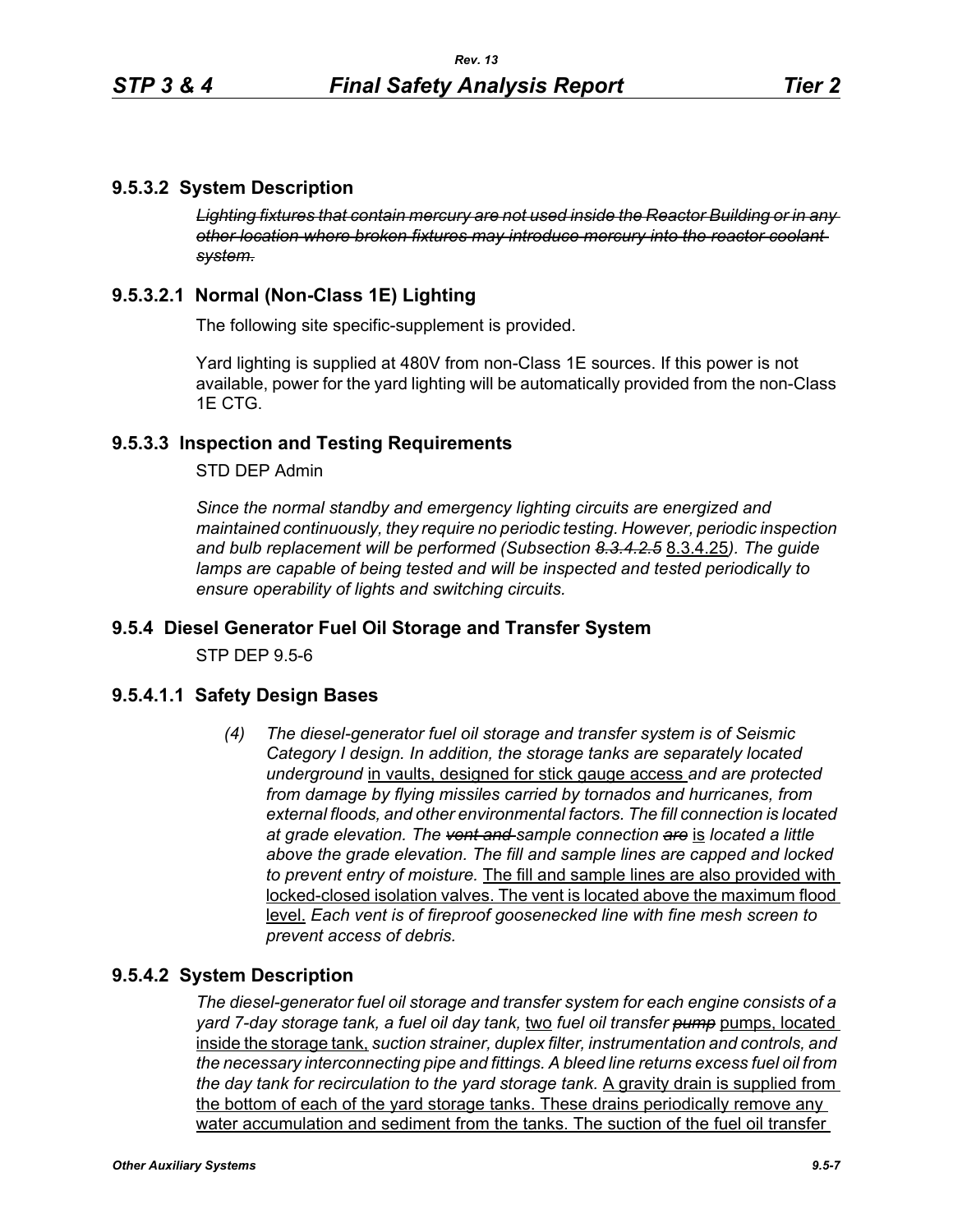pumps is elevated two to three inches above the tank low points to allow some tank volume for the settling of any water. *Day tank elevation is such that the engine fuel oil pump operates with flooded suction. The bottom of the day tank will never be lower than the pump suction centerline.*

# **9.5.4.3 Safety Evaluation**

*The Seismic Category I portions of diesel-generator fuel oil piping will be* is *routed in tunnels between the storage tanks and the Reactor Building. The system will be* is *provided with a protection against external and internal corrosion. The buried portion of the* storage *tanks,* located in vaults, *and piping will be* are *provided with waterproof protective coating. and an impressed current-type cathodic protection, to control the external corrosion of underground piping system. The impressed current-type cathodic protection system will be designed to prevent the ignition of combustible vapors or fuel oil present in the fuel oil system, in accordance with Regulatory Guide 1.137, Paragraph C.1.g.*

## **9.5.4.4 Tests and Inspections**

*Each fuel oil storage tank will be emptied and accumulated sediments be removed every 10 years to perform the ASME Section XI, Article IWD-2000 examination requirements.*

*In accordance with Regulatory Guide 1.137, periodic surveillance of cathodic protection for underground piping system will be provided, not to exceed a 12-month interval, to make sure that adequate protection exists. At intervals not exceeding 2 months, each of the cathodic protection rectifiers shall be inspected.* 

*New fuel oil will be tested for specific gravity, cloud point and viscosity and visually inspected for appearance prior to addition to ensure that the limits of ASTM D975 are not exceeded. Analysis of other properties of the fuel oil will be completed within two weeks of the fuel transfer.*

## **9.5.5 Diesel-Generator Jacket Cooling Water System**

STD DEP 9.5-1

# **9.5.5.4 Tests and Inspection**

*To ensure the availability of the diesel-generator cooling water system, scheduled inspection and testing of the equipment is performed in accordance with Regulatory Guide 1.108,* 1.9*, as part of the overall engine performance checks.*

# **9.5.10 Motor-Generator Set**

STD DEP 9.5-3

STD DEP 8.3-1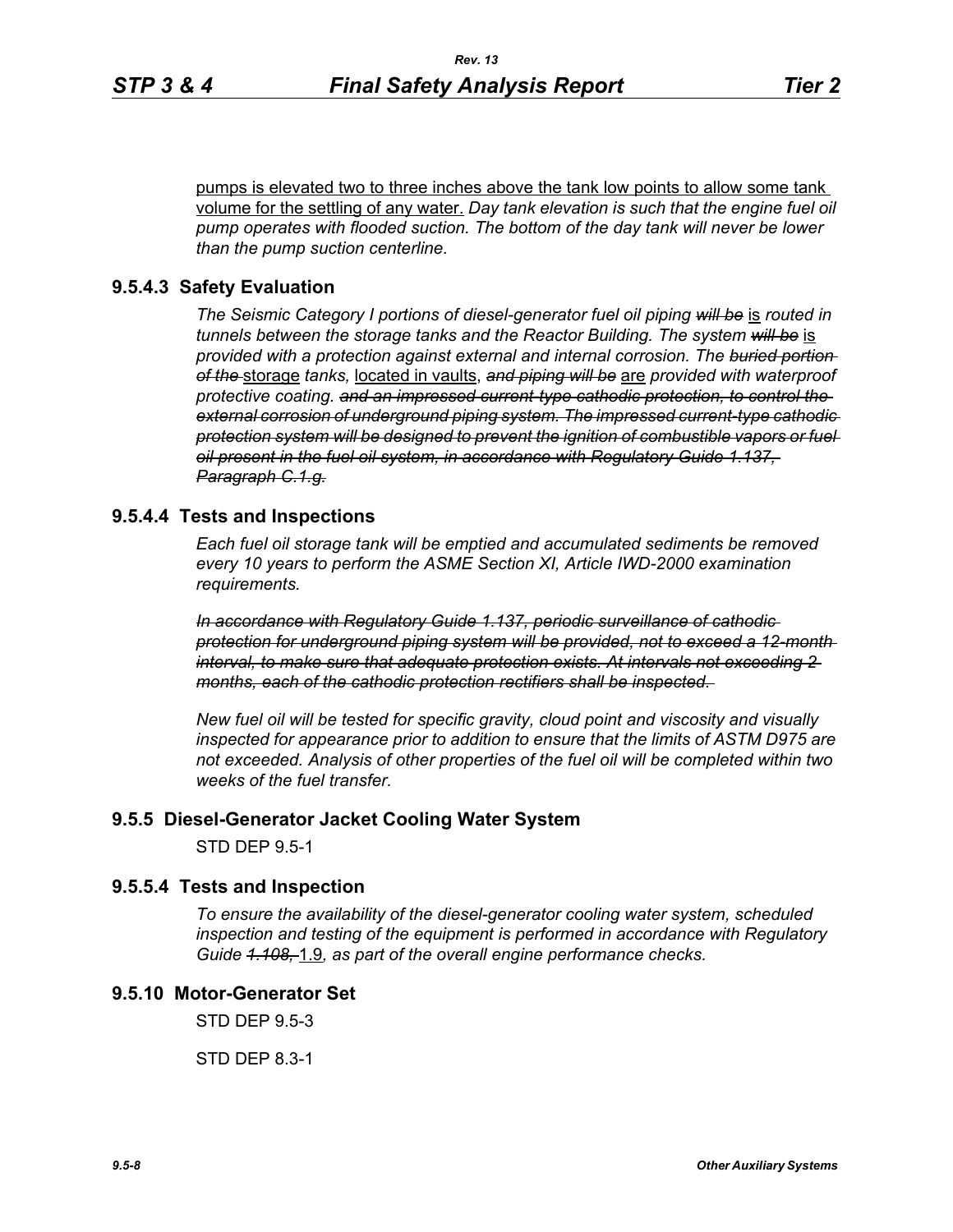# **9.5.10.2 System Description**

*Two MG sets are provided; each is connected to an independent 6.9* 13.8 *kV power bus. The individual power buses are separated from one another by unit auxiliary transformer* transformers *and circuit breakers. Each MG set is designed to provide constant voltage and constant frequency power to three adjustable speed drives (ASDs). These ASDs are the static converter devices which generate the appropriate variable voltage, variable frequency power to the connected RIPs.*

*Each MG set consists of the following components:*

- *(1) An induction motor.*
- *(2) A generator and excitation system. The exciter design is of brushless type.*
- *(3) A flywheel of appropriate moment of inertia to satisfy the pump speed coastdown requirements as specified in Subsection 9.5.10.1.*
- *(4) Control and protective circuits. The control circuit is designed to maintain generator output at a fixed voltage-to-frequency (V/f) ratio for optimum RIP speed modulation. Protective logic and circuits, monitoring instrument, annunciators, indicators, etc. are provided to protect the MG set components from being damaged by consequences of abnormal equipment operation.*

*The MG set does not interface directly with the ASD/RIP loads; it interfaces with the loads through three isolation* three vacuum circuit breakers (VCBs) and three ASD input *transformers*. *These isolation* Each VCB provides for automatic or manual disconnection of the associated ASD input transformer and ASD/RIP motor load from the generator power output. The ASD input *transformers provide two functions in the RIP power supply systems. They step down the MG set voltage output to the level compatible with the rectifier circuit* circuitry *in the ASD. Also, by phase-shifting the output of the three transformers by ±20 degrees among one another, a majority of the harmonic currents produced by the 6-pulse ASD converter is*are *canceled, thus preventing most of the negative-phase-sequence current from flowing back into the generator.*Also, by applying phase-shifting principles for the design of the ASD input transformers, the level of the harmonic currents produced by the three operating ASD converters are greatly reduced, as compared to the harmonic currents that would be produced by an equivalent single input transformer with an associated single 6-pulse type ASD converter design, thus minimizing the harmonic currents flowing back into the generator.

*The MG set will be started with no load. This is accomplished by first leaving all connected ASD loads in their tripped position* shutdown or tripped status. *The MG set motor is started by a control switch in the main control room, and accelerates directly to the rated speed. The connected ASD loads are then sequentially placed online by the control room operator through issuance of proper mode switch commands. The MG set output varies from no load to full load in accordance with the variable operating speed of the RIP's* RIPs . *Shutdown of the MG sets is the exact reverse of the startup.*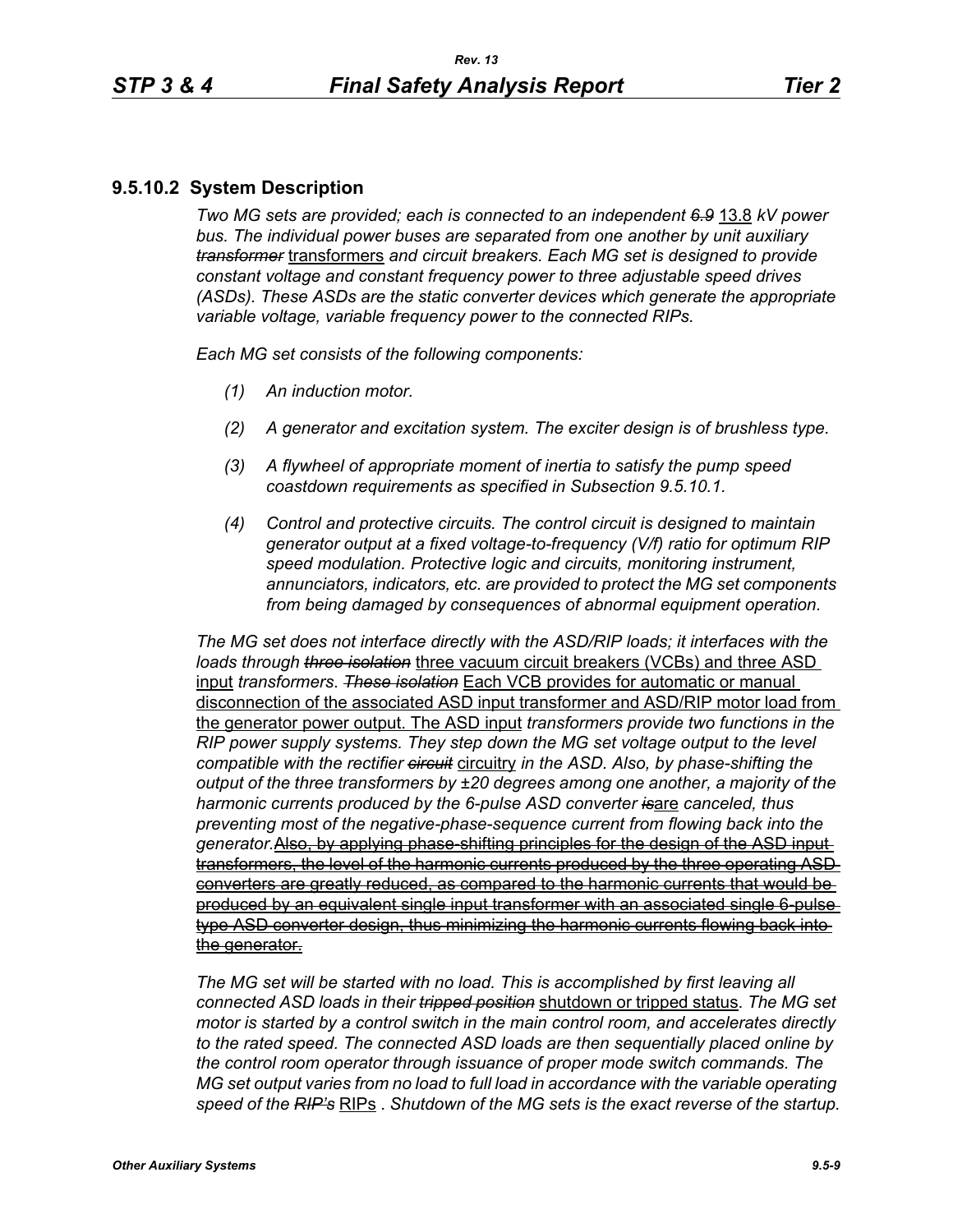# **9.5.11 Combustion Turbine/Generator**

STD DEP 8.3-1

# **9.5.11.1 Design Basis**

*The design bases of the equipment shall meet the following performance criteria:*

- *(1) The CTG unit shall automatically start, accelerate to required speed, reach nominal voltage and frequency, and begin accepting load within two-ten minutes of receipt of its start signal.*
- *(2) The CTG shall be capable of being manually connected to SBO shutdown loads (via any one of the Class 1E diesel generator buses) from the main control room within ten minutes from the beginning of the event. The CTG shall also be capable of being manually connected to the Class 1E buses. However, the CTG shall not be normally connected to plant safety buses nor require any external AC power to operate. There shall be two circuit breakers (one Class 1E and one non-class 1E) in series between the* bus automatically connected to the *CTG and each Class 1E bus.*
- *(4) The CTG shall have an ISO rating (continuous rating at 15°C and at sea level* site conditions*) of at least 9* 20 *MW, with nominal output voltage of 6.913.8 kV at 60 Hz.*

# **9.5.11.2 System Description**

*The CTG is designed to supply standby power to selected loads on any two of the three turbine building (Non-Class 1E) 6.9 4.16 kV buses which carry the plant investment protection (PIP) loads during LOPP events. The CTG automatically starts on detection of a voltage drop of ≤70% on its preselected PIP buses. When the CTG is ready to load, if the voltage level is still deficient, power is automatically transferred to the CTG.* 

*Manually controlled breakers also provide the capability of connecting the combustion turbine generator to any of the 6.9 4.16kV Class 1E buses if all other power sources are lost. The reconfiguration necessary to shed PIP and connect the CTG to a preselected bus for emergency shutdown loads can be accomplished from the main control room within 10 minutes of the onset of a postulated station blackout event. Thus, the CTG meets the requirements for alternate AC (AAC) source (per Regulatory Guide 1.155) such that a station blackout coping analysis is not required. The additional connection capability for the remaining Class 1E buses enable the operator to start and operate redundant shutdown loads and other equipment loads if necessary.*

*(3) A reduction drive gear system between the turbine and generator.*Not Used.

# **9.5.12 Lower Drywell Flooder**

STD DEP 9.5-2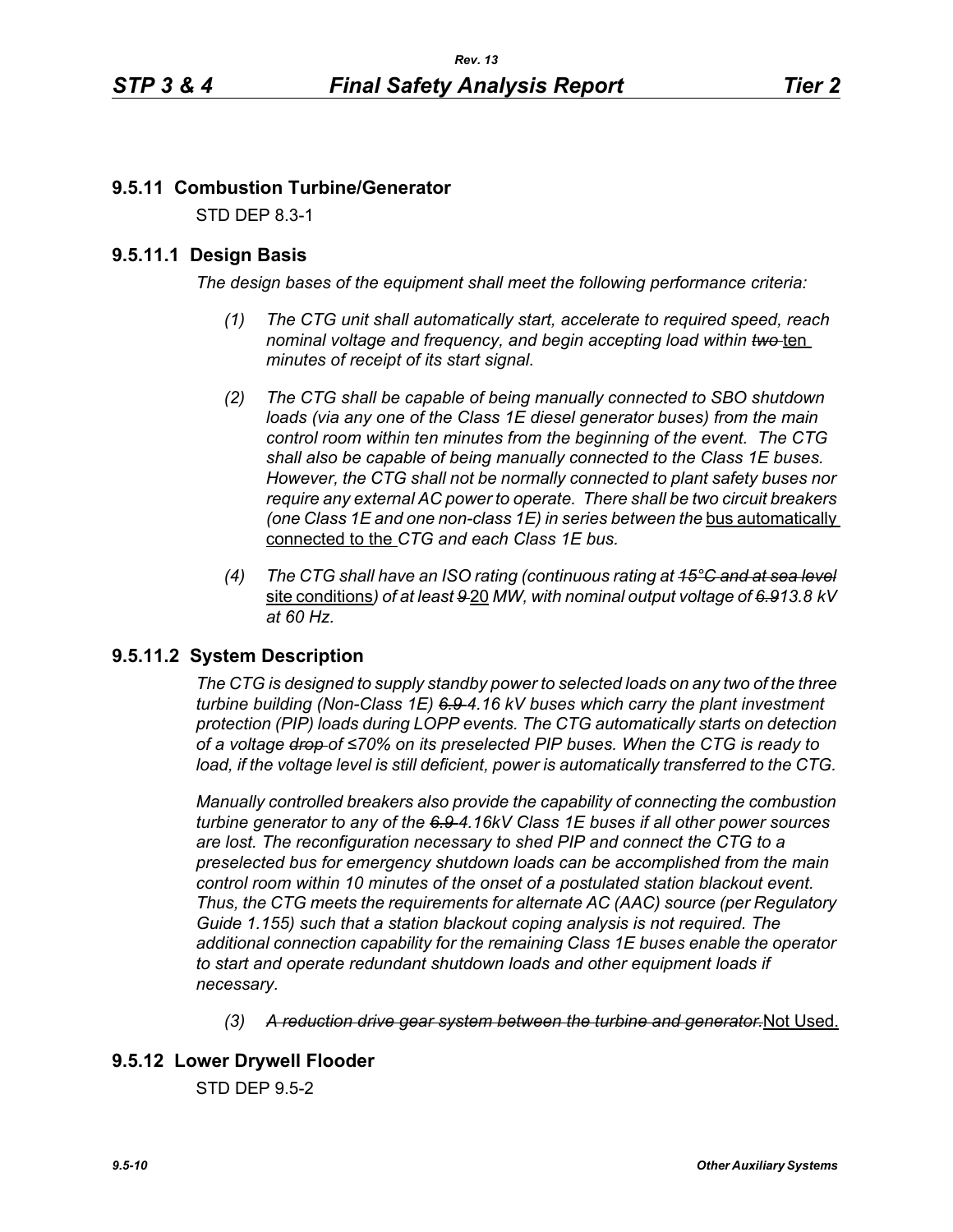# **9.5.12.1 Design Basis**

*The equipment shall meet the following performance criteria:*

- *(1) The LDF shall provide a flow path from the suppression pool to the lower drywell when the drywell air space temperature reaches 260°C.*
- *(7) The LDF shall distribute flow evenly around the circumference of the lower drywell.*

# **9.5.12.2 System Description**

*The LDF, shown schematically in Figure 9.5-3, provides a flow path for suppression pool water into the lower drywell area during severe accident scenario that leads to core meltdown, vessel failure, and deposition of molten corium on the lower drywell floor. Molten corium is a molten mixture of fuel, reactor internals, the vessel bottom head and control rod drive components. The flow path is opened when the lower drywell airspace temperature reaches 260°C*.

*The LDF consists of ten pipes that run from the vertical pedestal vents into the lower drywell. Each pipe contains* has an isolation valve and *a fusible plug valve connected to the end of the pipe that extends into the lower drywell by a flange. The fusible plug valves open when the drywell air space (and subsequently the fusible plug) temperature reaches 260°C*. *When the fusible plug valves open, a minimum of 10.5 L/s of suppression pool water will be supplied through each flooder pipe (105 L/s total) to the lower drywell to quench the corium, flood the lower drywell and remove corium decay heat, which is estimated at 1% of rated thermal power. The flow rate is based on a minimum hydrostatic head of 200 mm above the flooder pipe inlet centerline and takes the frictional losses through the flooder pipe and fusible plug valve into account.*

*The fusible plug valves are made from flanges welded to the end of the vent inside the lower drywell area. The inner diameter of the pipe is slightly enlarged to accommodate a stainless steel separation disk, an insulating disk and fusible metal. The stainless steel disk prevents suppression pool water from corroding the plug material. The insulating disk thermally insulates the fusible metal from the wetwell water to assure that the fusible metal is not cooled by wetwell water and prevented from melting during the severe accident high lower drywell temperature conditions. Teflon was selected for the insulating disk because it has a softening temperature of 400°C and a maximum continuous operating temperature of 288°C, both of which are above the plug melting temperature. Furthermore, teflon has high chemical resistance and will not adhere to the stainless steel plug or the fusible plug. The end of the fusible plug valve is covered with a plastic cover that has a low melting point. The purpose of the cover is to avoid corrosion of the fusible metal material and to assure that any toxic components from the fusible metal material that might be released do not escape into the lower drywell area during normal plant operation.* The fusible plug valves open fully, and stay open when the air surrounding the fusible plug valves reaches 260°C. Opening of the valves is triggered by a temperature sensitive fusible plug (or fusible link) that melts when the surrounding air in the lower drywell reaches the opening temperature of 260°C. The temperature sensitive fusible material is isolated from the thermal effects of the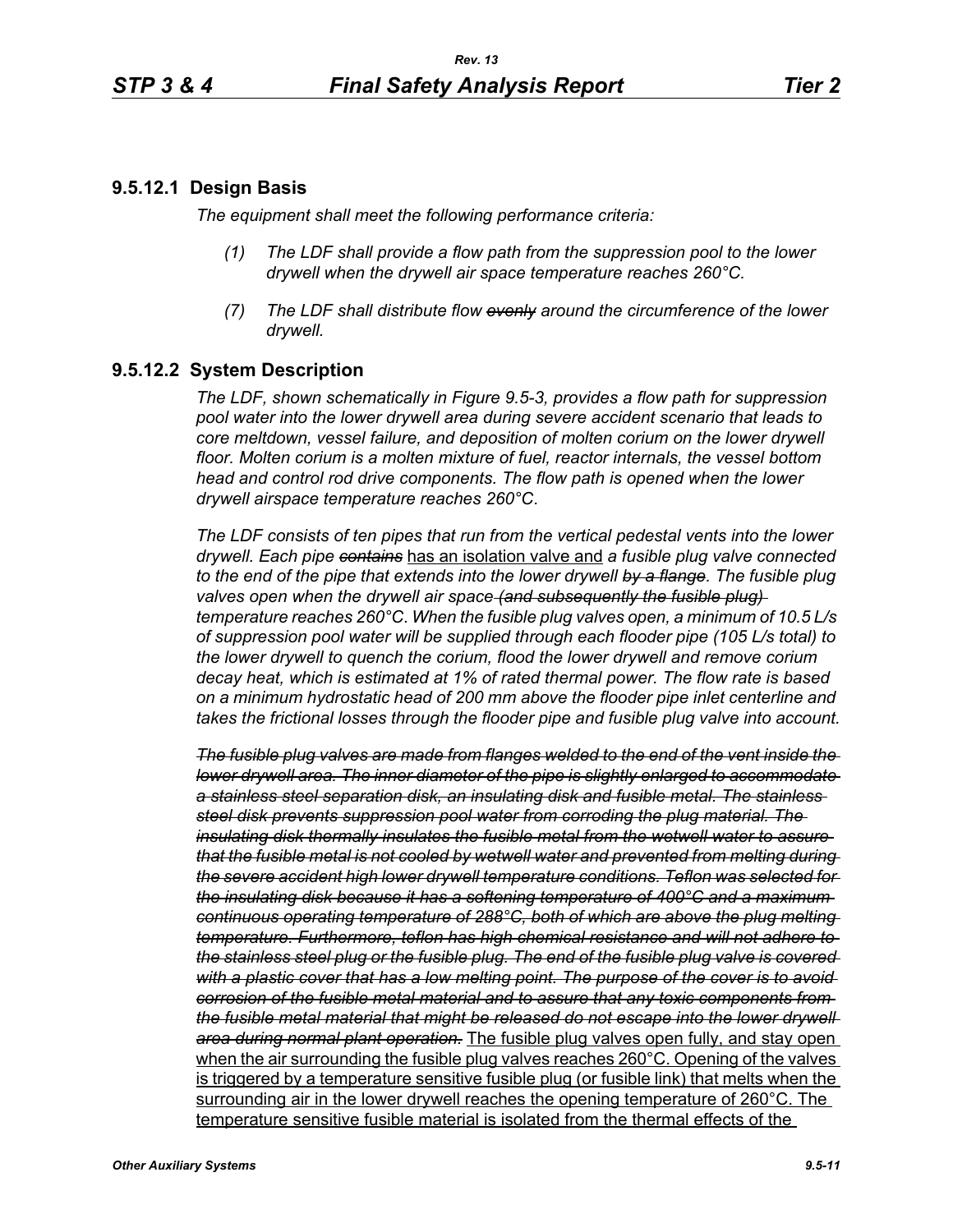suppression pool water inside the fusible plugs as required, to assure consistent operation when the 260°C opening temperature is reached. The fusible plug valves are not pressure relief valves. The pressure retaining portions of the fusible plug valves that contact the suppression pool water are made from stainless steel materials. The seals and gaskets used are compatible with suppression pool water at the design pressure and temperature listed in Subsection 9.5.12.3.1. The fusible plug valves have zero leakage under all operating and accident conditions, until the surrounding air temperature reaches 260°C. The temperature sensitive fusible material is protected or isolated, as required, from the following: moisture and humidity in the lower drywell, contact with personnel or equipment in the lower drywell, or release of any toxic components to the lower drywell (except during heat-up to 260°C).

# **9.5.12.3 Safety Evaluation**

## **9.5.12.3.1 General Evaluation**

The fusible plugs are passive, safety-related components whose design function is to remain closed to maintain the suppression pool pressure boundary during all operating conditions, including a Design Basis Accident. They are non-ASME Code components due to their application and function to open during a Beyond Design Basis Accident at a set temperature (260°C).

*The fusible plug is required to open fully when the outer metal temperature of* air surrounding *the valve reaches 260°C during a severe accident and to pass a minimum of 10.5 L/s with 375 mm of water above the valve inlet* flange.

*A plastic cover on the valve outlet seals the valve from the intrusion of moisture that could cause corrosion of the fusible metal material. The plastic cover has a melting point below 130°C and greater than 70°C and is required to melt completely or offer minimal resistance to valve opening when the opening temperature is reached.*

## **9.5.12.4 Testing and Inspection Requirements**

*No testing of the LDF system will be required during normal operation. During refueling outages, the following surveillance would be required:*

- *(1) During each refueling outage, verify that there is no leakage from the fusible plug valve flange or outlet when the suppression pool is at its maximum level*
- *(2) Once every two refueling outages, lower suppression pool water level or plug the flooder pipe inlet and replace two fusible plug valves. Test the valves that were removed to confirm their function. This practice follows the precedent set for inservice testing of Standby-Liquid Control System (SLCS) explosive valves in earlier boiling water reactors.*
- (2) Once every two refueling outages, two of the fusible plugs valves are tested to demonstrate proper opening function and triggering of the opening at the proper temperature. These tests may be performed together or separately, and the two fusible plug valves tested (or temperature sensitive materials) will be replaced.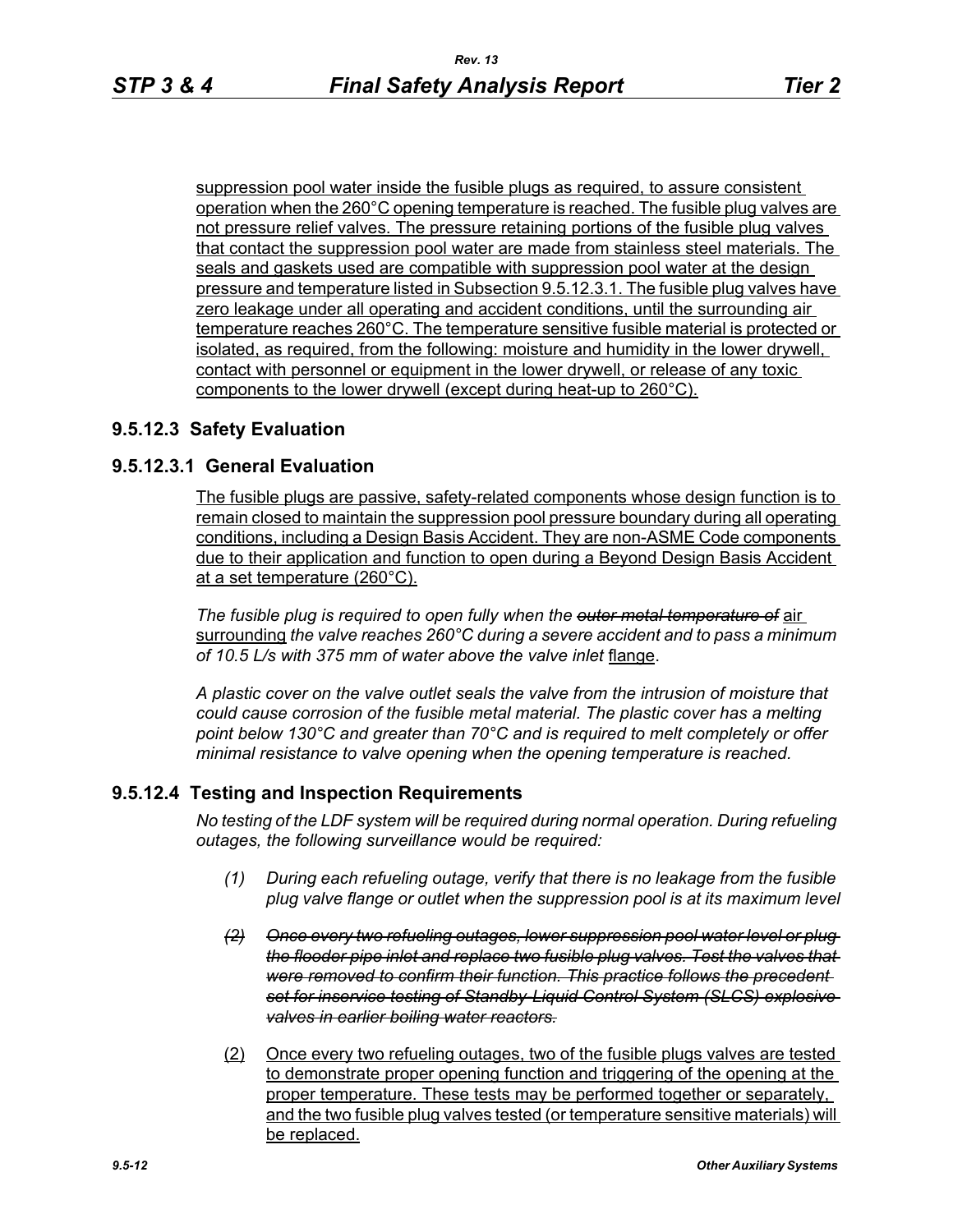# **9.5.13 COL License Information**

# **9.5.13.1 Contamination of the Diesel Generator Combustion Air Intake**

The following site-specific supplement addresses COL License Information Item 9.18.

Measures will be undertaken prior to and subsequent to testing of the diesel generators to restrict contaminating substances from the STP site which may be available to the diesel generator air intakes. (COM 9.5-3)

# **9.5.13.2 Use of Communication System in Emergencies**

The following standard supplement addresses COL License Information Item 9.19.

Procedure(s) for use of the plant communication system in emergencies including from RSS in the event of a main control room fire will be developed prior to fuel load. These procedures will be developed consistent with the plant operating procedure development plan in Section 13.5. (COM 9.5-4)

# **9.5.13.3 Maintenance and Testing Procedure for Communication Equipment**

The following standard supplement addresses COL License Information Item 9.20.

Procedure(s) for maintenance and testing of the plant communication systems will be developed prior to fuel load. These procedures will be developed consistent with the plant operating procedure development plan in Section 13.5. (COM 9.5-5)

## **9.5.13.4 Use of Portable and Hand Light in Emergency**

The following standard supplement addresses COL License Information Item 9.21.

The design of the lighting system complies with BTP CMEB 9.5-1, position C.5.g (1) and (2) as discussed below.

Suitable fixed and portable emergency lighting devices are available as follows:

- (1) Fixed self-contained lighting consisting of fluorescent or sealed-beam units with individual 8-hour minimum battery power supplies are available in areas that must be manned for safe shutdown and for access and egress routes to and from all fire areas. Safe shutdown areas include those required to be manned if the control room must be evacuated.
- (2) Suitable sealed-beam battery-powered portable hand lights are available for emergency use by the fire brigade and other operations personnel required to achieve safe plant shutdown.

## **9.5.13.5 Vendor Specific Design of Diesel Generator Auxiliaries**

The following standard supplement addresses COL License Information Item 9.22.

The as-built diesel generator support systems (i.e., the Diesel Generator Fuel Oil System, the Diesel Generator Cooling Water System, the Diesel Generator Starting Air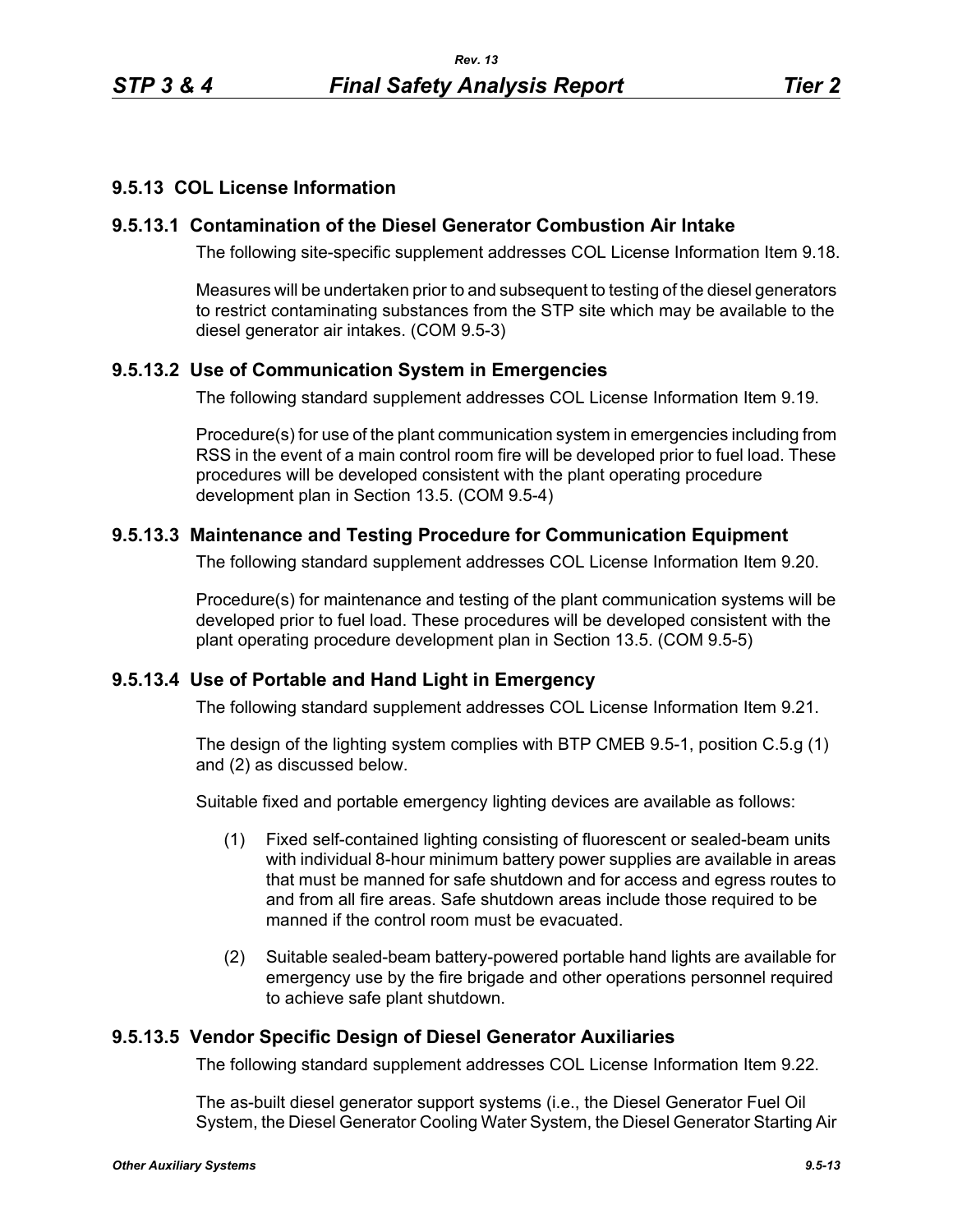System, the Diesel Generator Lubrication System, the Diesel Generator Combustion Air Intake and Exhaust System) will be reviewed for any differences in design from those discussed in Subsections 9.5.4 through 9.5.8 of the reference ABWR DCD, respectively. The FSAR will be updated in accordance with 10 CFR 50.71(e) to identify any departures. (COM 9.5-6)

In accordance with 10 CFR 50.71(e), the FSAR will be updated to provide the following as-built information:

- (1) Not Used
- (2) Provision for stick gauges on fuel storage tanks for the Diesel Generator Fuel Oil Storage and Transfer System.
- (3) A description of engine cranking devices for the Diesel Generator Starting Air System (Subsection 9.5.6.).
- (4) Duration of cranking cycle and number of engine revolutions per start attempt for the Diesel Generator Starting Air System (Subsection 9.5.6.).
- (5) Lubrication system design criteria (pump flows, operating pressure, temperature differentials, cooling system heat removal capabilities, and electric heater characteristics) for the Diesel Generator Lubrication System (Subsection 9.5.7.).
- (6) Selection of a combustion air flow capacity sufficient for complete combustion in the Diesel Generator Combustion Air Intake and Exhaust System (Subsection 9.5.8.).
- (7) Volume and design pressure of air receivers (sufficient for 5 start cycles per receiver) for the Diesel Generator Starting Air System (Subsection 9.5.6.).
- (8) Compressor size (sufficient discharge flow to recharge the system in 30 minutes or less) for the Diesel Generator Starting Air System (Subsection 9.5.6.).

### **9.5.13.6 Diesel Generator Cooling Water System Design Flow and Heat Removal Requirements**

The following standard supplement addresses COL License Information Item 9.23.

In accordance with 10 CFR 50.71(e), the FSAR will be updated to provide the following as-built information: the design flow and heat removal requirements for the Diesel Generator Cooling Water System (Subsection 9.5.5.), including the design heat removal capacities of all the coolers and heat exchangers in the system. (COM 9.5-7)

In accordance with 10 CFR 50.71(e), the FSAR will be updated to provide the following as-built information: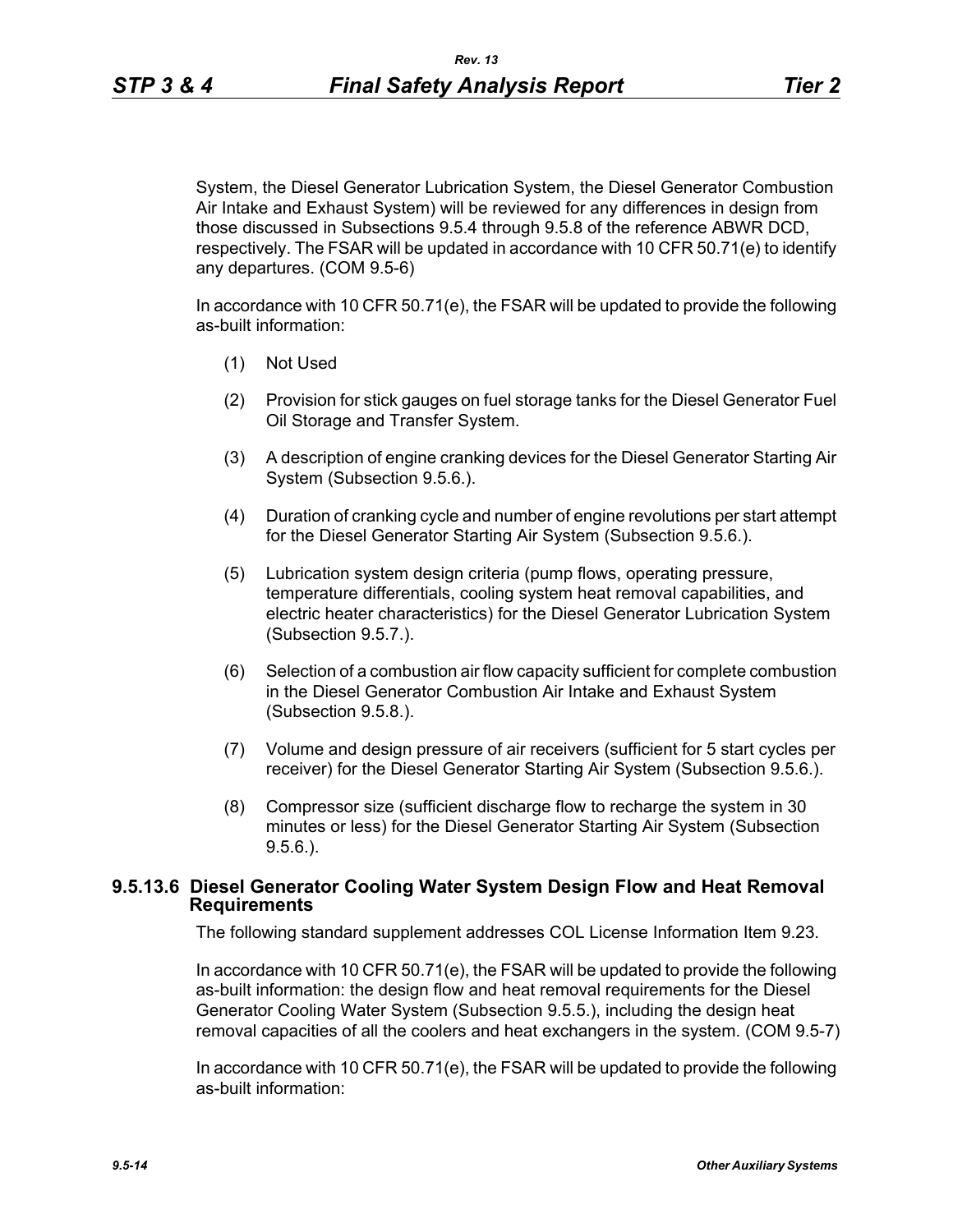- (2) "Amot" brand or equal type of temperature sensor (per NUREG/CR-0660, Page V-17, Recommendation under Item 4).
- (3) Expansion tank capacity (Subsection 9.5.5).
- (4) NPSH of jacket water circulating pump (Subsection 9.5.5).
- (5) Cooling water loss estimates (Subsection 9.5.5).

### **9.5.13.7 High Energy Piping Penetration Seals**

The following site-specific supplement addresses COL License Information Item 9.24.

STP high energy piping penetrations through 3-hour fire rated walls will be provided with 3-hour fire-rated penetration seals in accordance with a nationally recognized laboratory tested and approved assemblies. Actual construction of a specific tested penetration seal assembly will be made after field verification of the dimensions, configuration, and orientation of the as-constructed penetration with all penetrating pipes and other commodities identified.

Tested penetration seal assembly design ratings normally include sealing product qualifications for high temperature exposure and some limited lateral movement of the penetrating items. For high energy piping penetrating fire barriers, fire rated boot seals with annular thermal insulation for high temperature pipe applications that include lateral or axial movement may be used.

Should the criteria requirements for the specific penetration seal exceed the design ratings of the tested assembly, a substitute will be adequate to withstand the hazards associated with the area, based on an equivalency engineering evaluation established by a qualified fire protection engineer. Fire endurance and performance qualification testing of the products, assembly or portions thereof may be performed to support the equivalency engineering evaluation. Appropriate test methodology and acceptance criteria will be established for the proposed equivalent penetration seal assembly construction. ASTM E 814 Standard Test Method for Fire Tests of Through-Penetration Fire Stops, 1994 edition and NFPA 251 Standard Methods of Tests of Fire Resistance of Building Construction and Materials, 2006 edition will be used as appropriate. STP structural fire barriers and penetration fire barriers testing and qualifications, fire endurance testing methods and acceptance criteria are consistent with Regulatory Position C.4.2.1.5 in RG 1.189, Revision 1.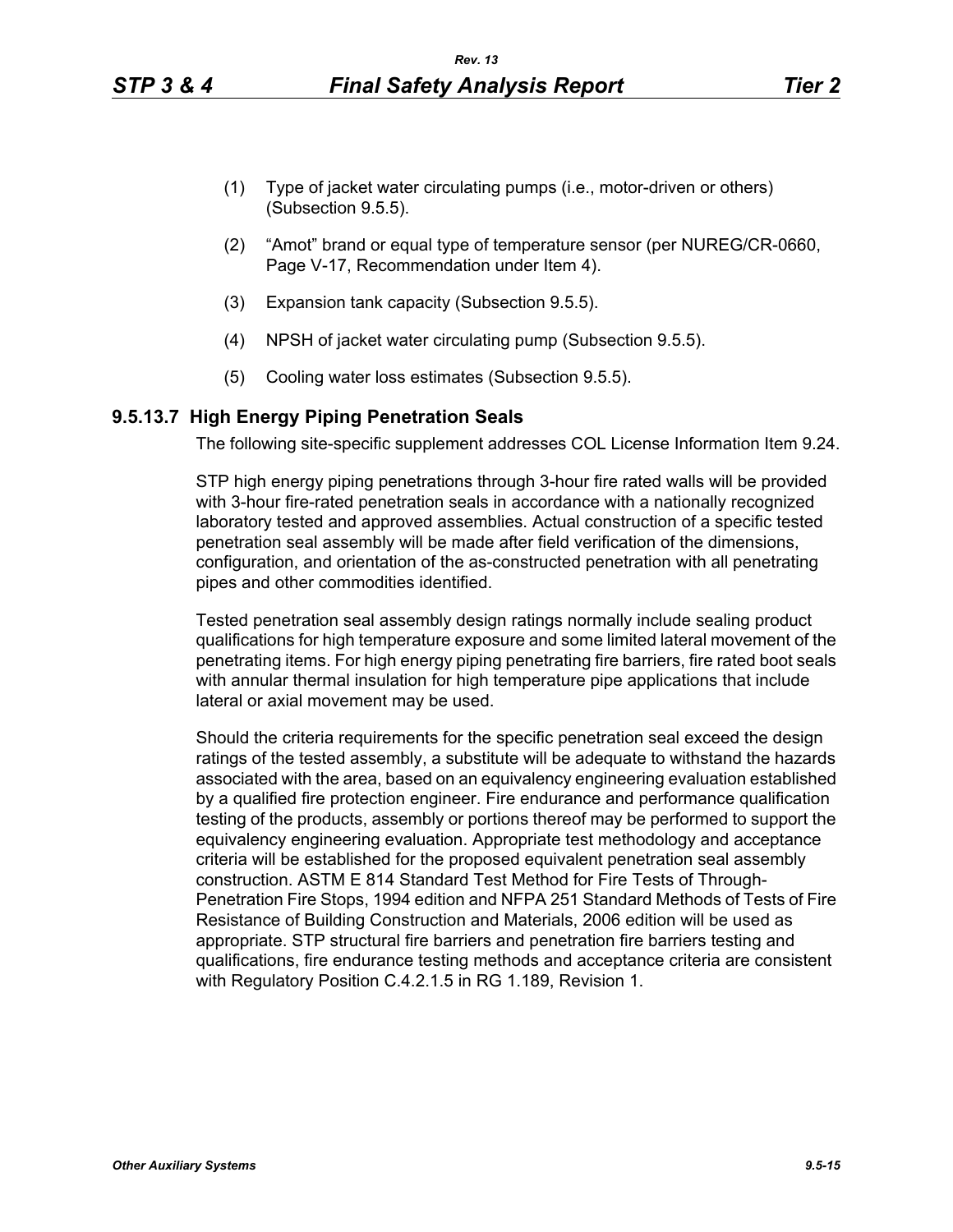# **9.5.13.8 Diesel Generator Requirements**

The following site-specific supplement addresses COL License Information Item 9.25.

- (1) Diesel Generator procedures will be provided that require loading of the engine up to a minimum of 40% of full load (or lower per manufacturer's recommendation) for 1 hour following up to 8 hours of continuous no-load or light-load operation. (COM 9.5-8)
- (2) The vendor-specific design for the Diesel Generator Starting Air System will be reviewed to assure it meets NUREG/CR-0660 Recommendations 2.a and 2.b. All contactors and relays will have dust tight enclosed contacts of the bifurcated type as manufactured by Struthers-Dunn or equal. All contactors and relays for the Diesel Generator equipment will be enclosed in dust-tight steel cabinets having fully gasketed doors and other openings. Other equipment which may have louvers for ventilation, such as the static exciter cabinets, will also have dust-tight gasketed doors and filter equipped louvers of sufficient number for proper cooling and protection of the field flasher contacts.

STP will adhere to NUREG/CR-0660 Recommendation 2.d by periodically wetting the ground where construction work is being done adjacent to an operating power plant to reduce blowing dust and dirt.

STP will adhere to NUREG/CR-0660 Recommendation 5 by using concrete or masonry type paint on the floors of all rooms of the Diesel Generator units which may house any electrical contactors, relays, circuit breakers or other devices having electrical contacts which are part of the Diesel Generator systems. (COM 9.5-9)

## **9.5.13.9 Fire Protection Program for Protection of Special Fire Hazards Exposing Areas Important to Safety**

The following site-specific supplement addresses COL License Information Item 9.26.

Applicable fire protection program elements for the Main Transformer, Equipment Entry Lock, Fire Protection Pump House and Ultimate Heat Sink comply with Regulatory Position C.7 in RG 1.189, Revision 1. Applicable fire protection program elements include, but are not limited to, the control of combustibles, incorporation of fire protection systems and features into the facility design, fire related administrative controls and pre-installation and post-installation inspections and testing.

(1) Outdoor oil-filled main transformers have oil spill confinement features or drainage away from the buildings. Transformers are located at least 50 feet from the building, or building walls within 50 feet of oil-filled transformers have no openings and have a fire resistance rating of at least 3 hours. Flammability rating of the transformer oil is the best available in the industry. Oil-filled transformers are also protected by a fixed deluge water spray system in accordance with NFPA 15, Water Spray Fixed Systems for Fire Protection.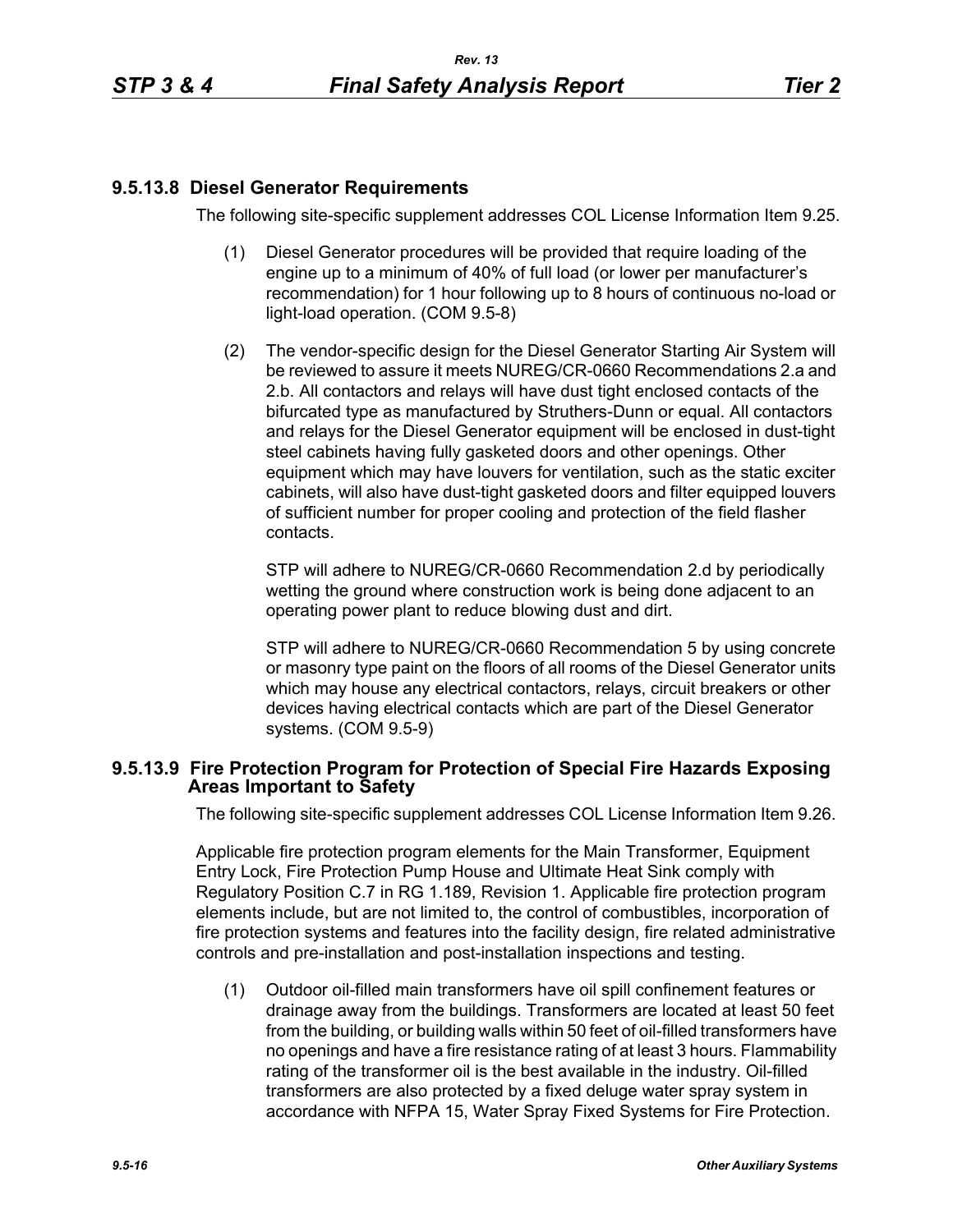- (2) Equipment Entry Lock or Large Component Entrance Building, shown in ABWR DCD Figure 1.2-8, Reactor Building Arrangement Plan at Elevation 12300mm, is a 3-hour fire resistant structure adjacent to but independent from the Reactor Building. The airlock door between the Equipment Entry Lock and the Reactor Building is airtight and fire resistant. The Large Component Entrance Building is protected by fire detection and alarms to annunciate a fire condition at the Main Control Room and automatic water sprinkler. Fire administrative controls will be implemented for access control and combustible storage in the building to assure that in-situ combustible loading is negligible and transient combustibles are reduced. Administrative Controls prevent potential ignition sources.
- (3) The Fire Protection Pump House is located remote from any structures onsite and is therefore protected from the effects of a fire, should it occur. The electric motor-driven fire pump is separated by a 3-hour fire barrier from the diesel engine-driven fire pump installation, so the fire pumps are not subject to a common failure due to a single fire event inside the pump house. The fire protection pump house is protected by automatic water sprinklers, in addition to a fire detection and alarm system that annunciates a fire event in its incipient stage in the Control Room. Fire pumps installation and postinstallation periodic inspections and testing comply with Regulatory Position 3.2.2 in RG 1.189, Revision 1 and applicable NFPA Standards.
- (4) The Ultimate Heat Sink (UHS) consists of three redundant trains of counterflow mechanically induced draft cooling towers. The cooling towers have a substantial reinforced concrete housing construction with noncombustible fill. The cooling towers are located with a significant physical separation distance from any structures onsite so that the UHS will not see the impact of a fire, should it occur. Wildfire hazards do not exist at the STP 3 & 4 site. Fire protection of the UHS is in accordance with NFPA 214, Standard for Water-Cooling Towers. The RSW pump house is provided with area fire detection in accordance with NFPA 72, National Fire Alarm Code, with manual fire protection provided by portable fire extinguishers located and installed per NFPA 10, Standard for Portable Fire Extinguishers. Additional manual fire fighting protection is also provided by area yard hydrants located and installed per NFPA 24, Standard for the Installation of Private Fire Service Mains and Their Appurtenances.

See Subsection 9.5.13.18 for discussion of safe shutdown following a complete burnout of a fire area/division.

### **9.5.13.10 HVAC Pressure Calculations**

The following standard supplement addresses COL License Information Item 9.27.

HVAC systems described in ABWR DCD Subsection 9.5.1.1.6 are designed with features for the dual purpose of HVAC and smoke control. The building HVAC system, when operating in smoke removal mode, is designed and calculated to achieve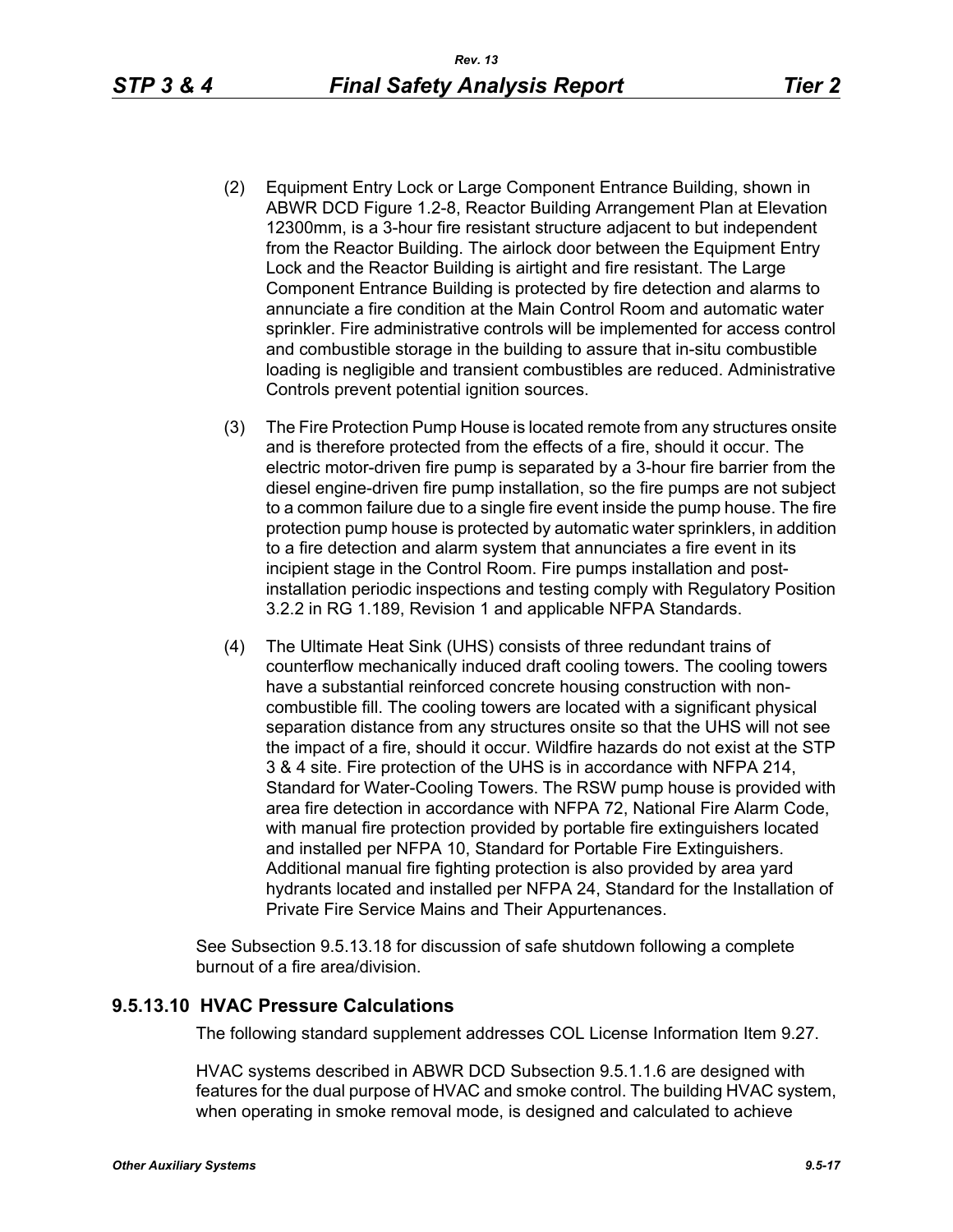directional flows into the smoke removal path in order to preclude migration of products of combustion into clean areas external to the fire-affected area.

The method described in Appendix A of NFPA 92A will be used to determine the required differential pressure value during the detailed design phase. (COM 9.5-10)

A pre-operational test procedure and acceptance criteria, as recommended in NFPA 92A Chapter 4 to confirm the capability of the smoke control mode of the HVAC systems as designed and calculated will be developed. Pre-operational testing of HVAC systems, that includes verification of its performance and confirmation of the required differential pressure in smoke removal mode will be performed prior to fuel load. (COM 9.5-17)

### **9.5.13.11 Plant Security Systems Criteria**

The following site-specific supplement addresses COL License Information Item 9.28.

The evaluation to ensure that the plant security system design does not create the potential for adverse impacts on plant operations, testing, and maintenance and that communications coverage with security alarm stations, is accomplished as a component of the in-process engineering design effort and specification development for the plant security systems.

This evaluation will depend in part on a program for issuance and control of vital area keys to those operations personnel relied upon for unrestricted plant access for both normal and emergency local operation including access by members of the fire brigade. When necessary, operations personnel provided vital area keys are available to support other departments in achieving timely access for emergency maintenance, testing and health physics activities.

Communications coverage from all areas of the nuclear island to the central and secondary alarm stations will be evaluated and, to the extent practical, provided. Based on STPNOC experience with Unit 1 & 2 there are a limited number of areas, such as high radiation areas or inside the inerted primary containment, where communications coverage is not practical. (COM 9.5-16).

Relevant design provisions include:

- **The potential for use of portable security radios to interfere with plant monitoring** equipment or for electromagnetic interference to adversely impact the as-built security alarm or access systems is addressed as part of the comprehensive Electromotive Compatibility (EMC) compliance plan discussed in Tier 1 Section 3.4.B and associated ITAAC in Table 3.4, Design Commitment No. 12.
- The STP 3 & 4 design utilizes the alternate AC combustion turbine generator (CTG) to provide emergency backup power to security lighting in the minimum isolation zone and the protected area. The CTG and related auxiliaries, including fuel oil tanks, are located wholly within the protected area and are therefore not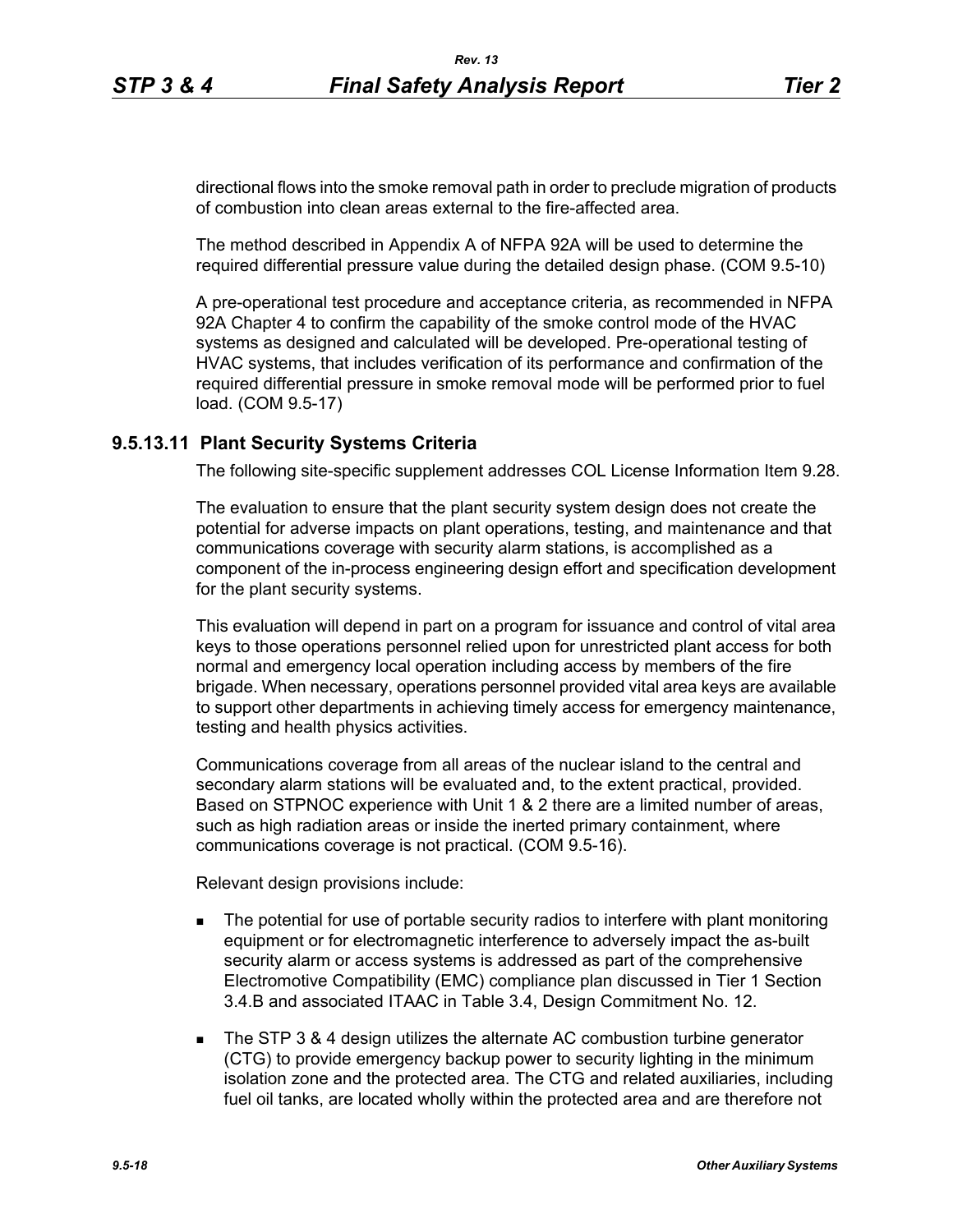subject to sabotage from outside the protected area. No additional evaluation is required.

### **9.5.13.12 Not Used**

### **9.5.13.13 Diesel Fuel Refueling Procedures**

The following standard supplement addresses COL License Information Item 9.30.

Procedures to verify that the day tank is full prior to refilling the storage tank will be developed following procurement of equipment but prior to fuel load. This procedure will reduce the possibility of sediment obstruction of fuel lines and harmful impacts on diesel generator operation. (COM 9.5-11)

### **9.5.13.14 Portable and Fixed Emergency Communication Systems**

The following site-specific supplement addresses COL License Information Item 9.31.

The design of the portable radio communication system and the fixed emergency communication system complies with BTP CMEB 9.5-1, position C.5.g (3) and (4) as discussed below.

Emergency communications for STP 3 & 4 are discussed in the Emergency Plan. The communication system is designed in such a way that at any given moment, adequate onsite and offsite portable and fixed communication means are available for both normal and emergency conditions. The STP 3 & 4 communication system consists of the following systems and special equipment and communication lines:

#### *Telephone System*

This system provides a means for routine and emergency communications between plant personnel, and with outside agencies for safe plant operation, fire fighting administration, and shutdown of the plant. Includes onsite PBX (private branch exchange) telephone system, private business lines, trunk connections with local telephone utility central office, multiplexed telephone circuits through the CenterPoint Energy private regional microwave system, two EPBX (electronic private branch exchange) switching facilities in Nuclear Support Center (NSC) and the Emergency Operations Facility (EOF). Each fire area containing safe shutdown equipment shall, as a minimum, have one fixed telephone.

#### *Portable Radio Communications System*

This system is comprised of two way radio and radio paging systems. The two way radio system provides wireless communications within the plant, and with offsite agencies for safe operation, fire fighting, security, administration, and shutdown of the plant. The radio paging system provides radio paging to individuals or groups in one or more or all plant areas simultaneously. The plant portable radio communications system interfaces with the security system by providing communications for various security areas at the plant. Design of the plant portable radio communications system precludes interference with the communication capabilities of the plant security force.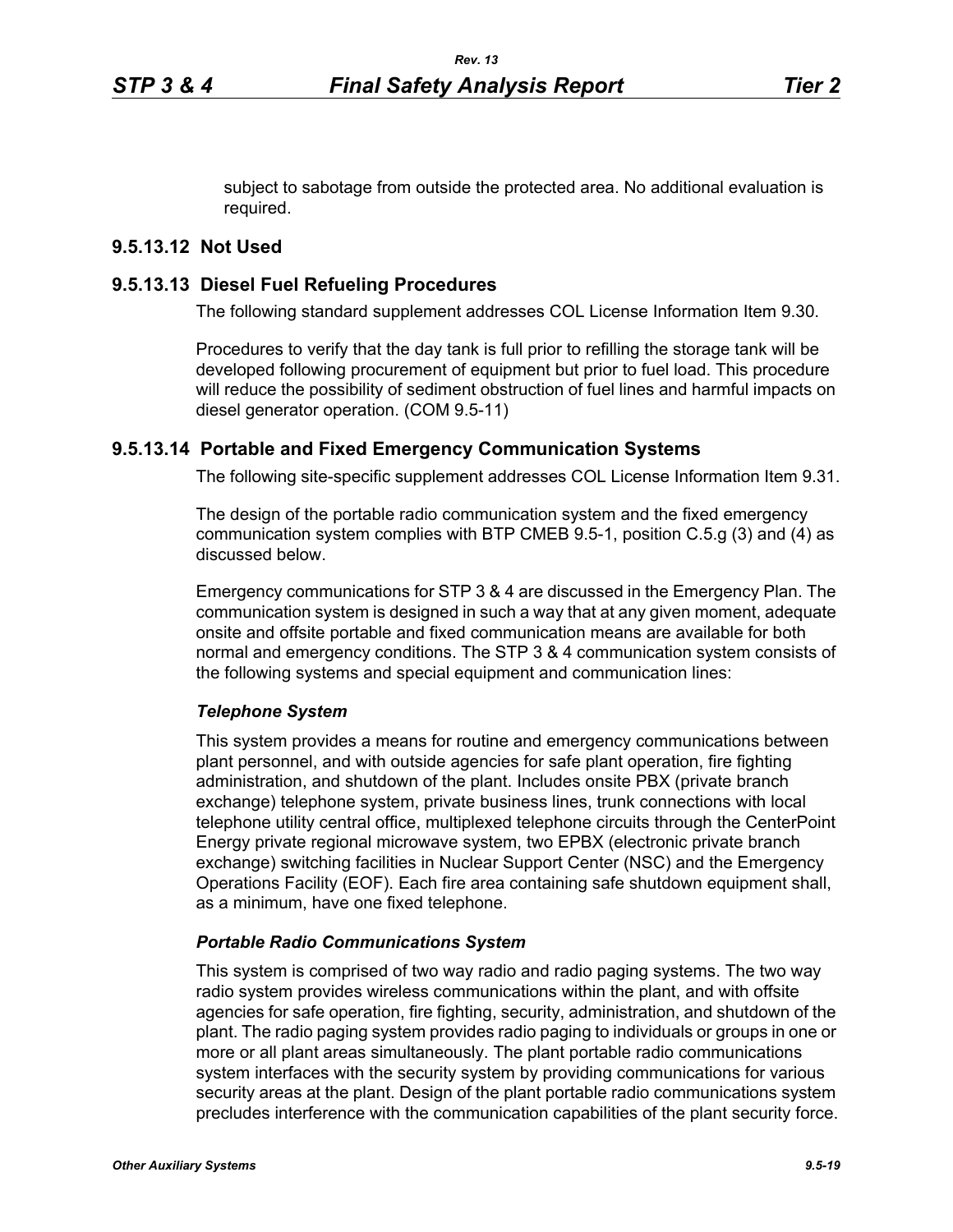The two way radio system consists of repeater base stations, control base stations, mobile radio units, hand-held portable radio units, and a lossy loop antenna system. A lossy loop antenna system is provided for radio coverage within power block buildings. In the event of major failure of any repeater, a talk-around channel is provided on control base stations, mobile units, and hand-held portables. This allows limited direct unit-to-unit communication between control bases, mobile units, and portables. Portables that must be used in high noise level areas (90 db ambient) are provided with a jack, plug, and noise cancelling headsets. Fixed repeaters installed to permit use of portable radio communication units are protected from exposure fire damage.

The radio paging system consists of paging transmitters, counter top paging terminal, and portable pocket pagers. Lossy loop antennas and repeaters are utilized to provide paging coverage within the power block. A paging call can be initiated by an attendant through a countertop paging terminal. In addition, a paging terminal telephone interface allows designated individuals with specified telephone instruments the capability to select and call any pocket pager unit.

### *Microwave System Interface*

Microwave equipment at STP 3 & 4 is part of the system wide Reliant Energy Microwave System. The microwave system provides offsite access to Reliant Energy telephone system, dispatcher, corporate offices, paging system; and to outside agencies. It interfaces with the STP 3 & 4 telephone system, selected dedicated lines and two-way radio system.

### *Public Addressing (PA) Paging/Alarm System*

This system provides a means for plant wide broadcasting of routine and emergency information, such as fire alarms, the Reactor Containment Building (RCB) evacuation alarm, and the Perimeter Evacuation or Radiation Emergency Alarm. PA system (see Subsection 9.5.2.2.1) may be accessed from any Operator Communication Panel (OCP) or any plant telephone by using a valid authorization code. Plant emergency and fire alarm signals are routed through the PA system. Designated alarm actuation pushbuttons are provided on OCPs.

## *Maintenance Jack System (DC/Sound-Powered)*

This system provides for communication among personnel performing periodic maintenance, emergency safe shutdown and fire fighting operations. This is accomplished through the location of maintenance jack stations at selected locations throughout the plant. Each jack station consists of two or three jacks for use with electrosound telephones and one jack that is reserved for sound powered telephones. A sectionalizing panel is provided in the control room of each unit to patch phone jacks together to establish communications between areas as necessary. Each fire area shall, as a minimum, have one sound powered phone jack.

### *Refueling Communications System*

This system provides a direct and exclusive means of communications between the control room operator and designated points in the Fuel Handling and Reactor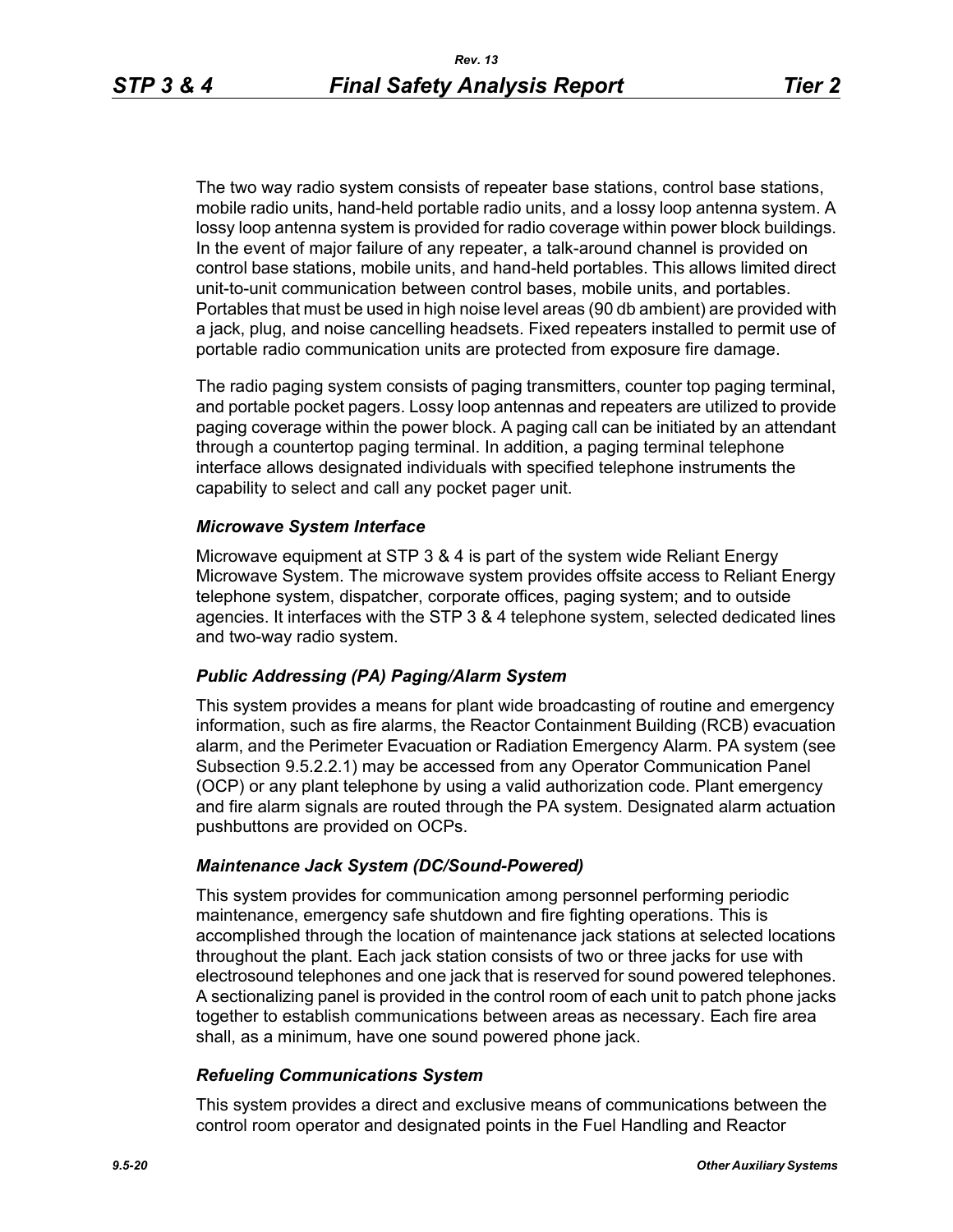Containment Buildings during fueling and refueling operations. Primary communications for fueling and refueling activities is by wireless headset system. Two DC-powered jacks and sound-powered circuit similar to the maintenance jacks are available at each station for backup. Telephone circuits and two-way radios are also usable if needed for refueling communications.

### *Operator Communications Panel Consoles (OCP)*

OCPs provide plant operators with access to onsite/offsite telephone systems, twoway radio channels, radio pager system, activation of the plant emergency and fire alarm signals, and the public address system. OCPs are installed in the control rooms, auxiliary shutdown panel rooms, operation support centers, technical support centers, emergency operations facility, security force supervisor's office, simulator, maintenance office facility, and central and secondary alarm stations. The OCPs located in the central and secondary alarm stations support normal day-to-day and emergency communications requirements by providing security operators with access to onsite/offsite telephone systems, radio channels assigned to security, and the PA paging system.

### *Special Service Telephone Lines*

This system provides offsite direct access to NRC, state and county authorities, and to other nuclear plants during declared emergency. These telephone lines bypass the onsite PBX system and routed directly to specific telephones located in critical areas of the plant and support facilities. Special service (emergency) telephones are colorcoded ("Red Phone") to distinguish them from normal telephones. Special Service Telephone Lines include the following: Emergency Notification System (ENS) – a telephone circuit provided by the NRC for notification of the declared emergency and to maintain voice communication with the NRC operations center; Health Physics Network (HPN) - a telephone circuit provided by the NRC for communications with the NRC Health Physics Section and /or other nuclear power plants during a declared emergency; State/County ringdown line – provided to notify State and County officials of a declared emergency.

## **9.5.13.15 Identification of Chemicals**

The following site-specific supplement addresses COL License Information Item 9.32.

For those fire areas utilizing liquid insulated transformers, features will be provided to prevent the insulating liquid from becoming an unacceptable health hazard to workers in the event of release of the material to the building environment. (COM 9.5-12)

There are no chemical storage areas in the Reactor or Control Buildings, except small quantities of chemicals, operations and maintenance consumables, may be stored in listed or approved cabinets and containers for immediate use. The type and location of those materials will be identified and incorporated in the final Fire Hazards Analysis prior to fuel load. (COM 9.5-13)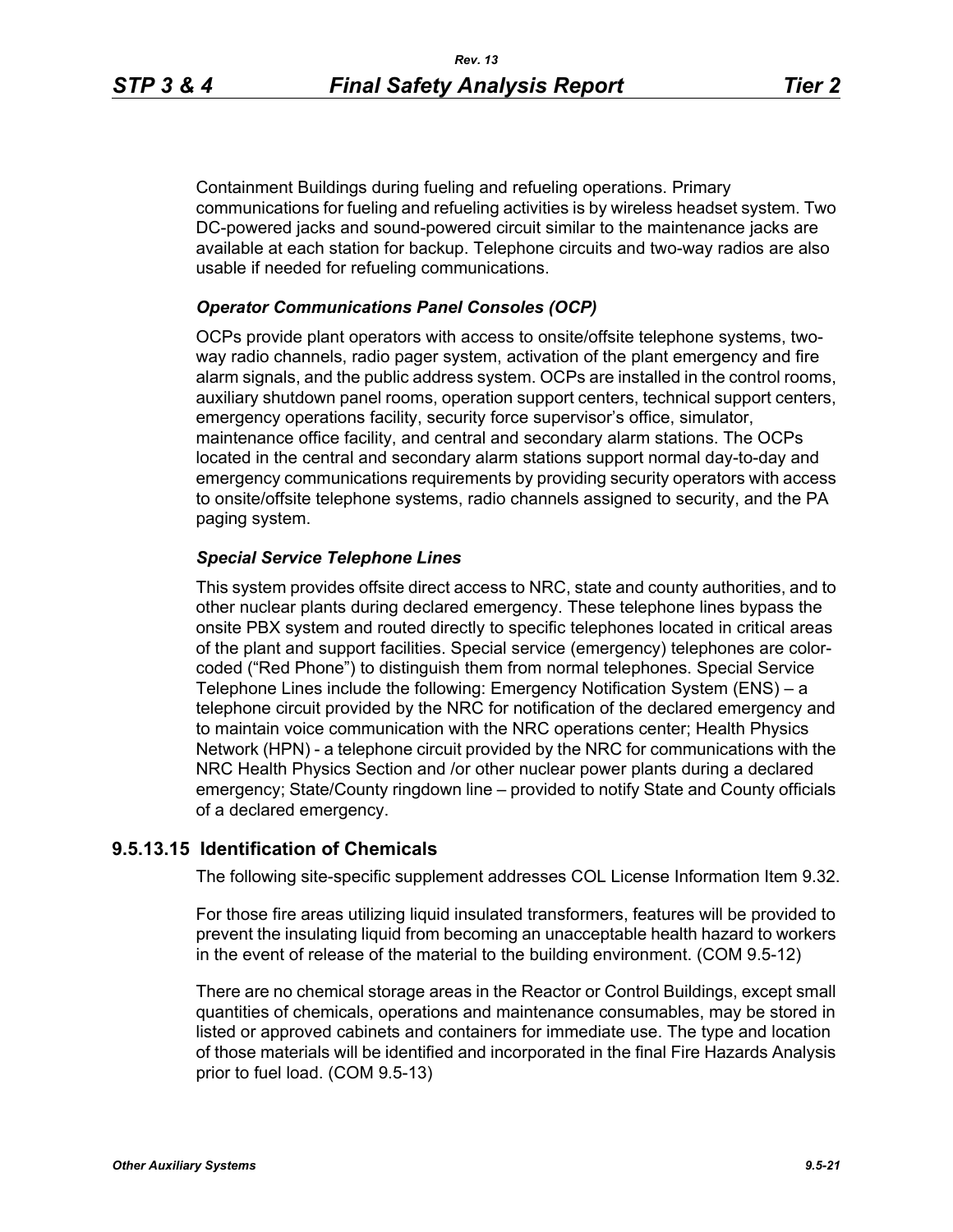# **9.5.13.16 NUREG/CR-0660 Diesel Generator Reliability Recommendations**

The following site-specific supplement addresses COL License Information Item 9.33.

STP satisfies NUREG/CR-0660 recommendations by developing programs for training, preventive maintenance, and root-cause analysis of component and system failures. (COM 9.5-14)

# **9.5.13.17 Sound-Powered Telephone Units**

The following standard supplement addresses COL License Information Item 9.34.

The sound-powered telephone units will be provided before fuel load for use in conjunction with the system described in Subsection 9.5.2.2.2. (COM 9.5-15).

## **9.5.13.18 Fire-Related Administrative Controls**

The following site-specific supplement addresses COL License Information Item 9.35.

The Fire Protection Program is described in Appendix 9E.

## **9.5.13.19 Periodic Testing of Combustion Turbine Generator (CTG)**

The following departure and standard supplement address COL License Information Item 9.36.

STD DEP 8.3-1

- *(1) For each 6.9* 4.16 *Kv emergency bus (staggered among the three buses at 18-month intervals), verify the CTG starts and energizes the bus within 10 minutes and energizes all required loads (as defined in the "LOCA-Loads" section of Table 8.3-4) within 15 minutes. The steady-state CTG voltage and frequency shall be ≥6210 V and ≤7590 V, and ≥58.8 Hz and ≤61.2 Hz*13.8 kV ± 10% and 60Hz ± 2%. *All CTG starts may be preceded by an engine prelube period.*
- *(2) The operator can accomplish this from the main control room.*
- *(3) One Class 1E circuit breaker and one* four *non-Class 1E circuit breaker*s *exist and are functional between each of the Class 1E diesel generator buses and the CTG. (Note that only the circuit breakers for the preselected division are racked in. The remaining two divisions have their Class 1E breakers normally racked out, as shown in Figure 8.3.1both the Class 1E and non-Class 1E breakers*, which provide the connection from the CTG bus to the diesel generator buses, *are normally open and they have no automatic function. The operator must manually align the CTG to the diesel generator buses* this connection*.)*
- *(4) Each 92 days, verify the combustion turbine generator (CTG) starts and achieves steady state voltage (≥6210 V and ≤7590 V*13.8 kV ± 10%*), and frequency (≥58.8 Hz and ≤61.2 Hz) within 2* 60 Hz ± 2%) in less than 10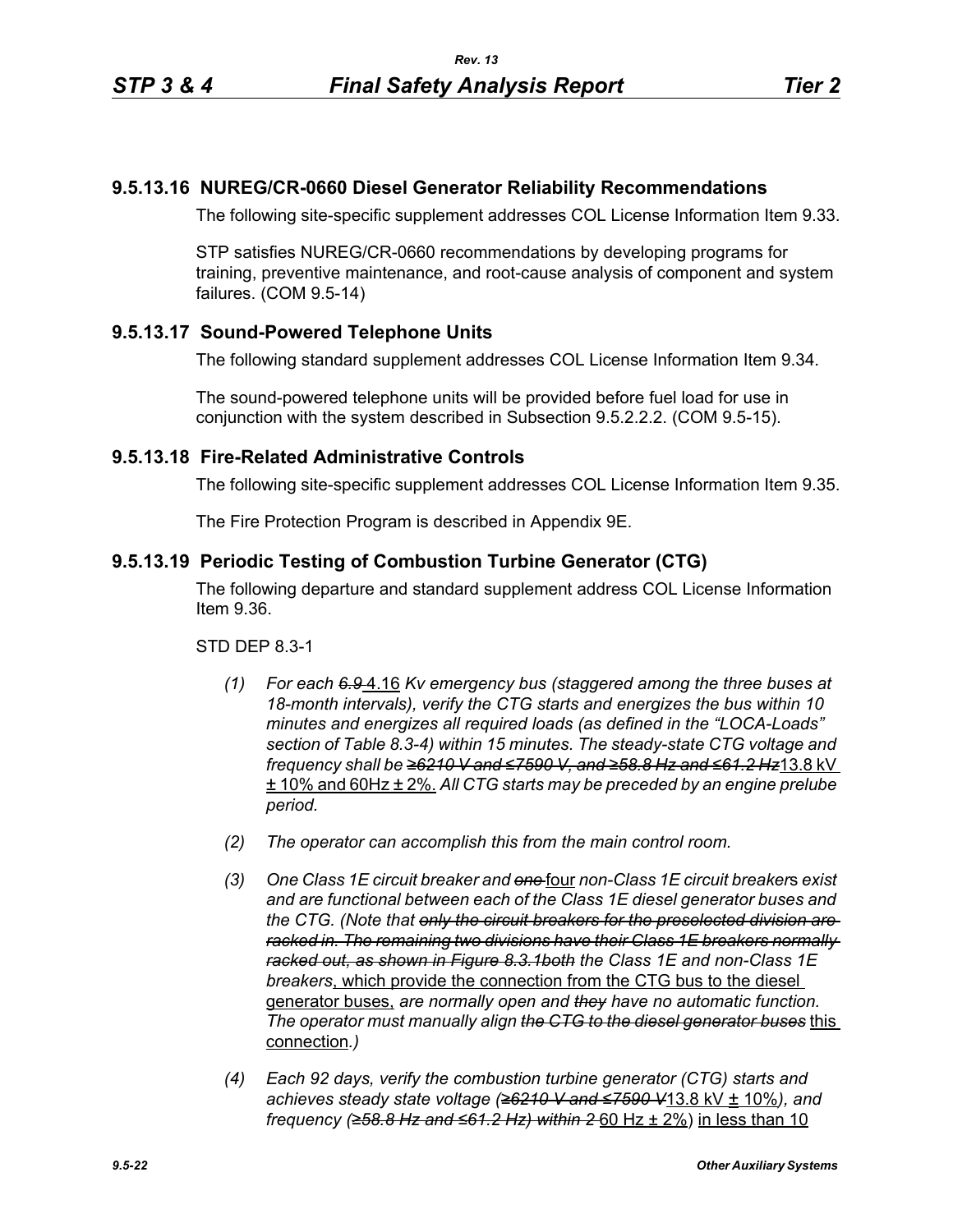*minutes. Load the CTG to ≥90% and ≤100% of its continuous rating and operate it with this load for at least 60 minutes. All CTG starts may be preceded by an engine prelube period.*

The revised test requirements are incorporated in the Technical Requirements Manual and included in testing procedures prepared prior to fuel load. The Technical Specifications include the functional testing requirements and test frequencies for the CTGs necessary to support completion times allowed in TS 3.8.1, AC Sources-Operating.

## **9.5.13.20 Operating Procedures for Station Blackout**

The following site-specific supplement addresses COL License Information Item 9.37.

The station blackout procedure(s) will provide the direction to:

- (1) Operate the Alternate AC-CTG during an SBO event
- (2) Restore other plant offsite (preferred) and onsite emergency power sources as soon as possible
- (3) Recover plant HVAC Systems as soon as possible to limit heat increase
- (4) Provide additional core, containment, and vital equipment makeup and cooling services, as necessary
- (5) Establish orderly plant safe shutdown conditions
- (6) Severe weather guidelines will be developed consistent with the guidelines of NUMARC 87-00, Section 4.2.3. Deviation may be authorized from the NUMARC 87-00 criteria for grid conditions where a shutdown may increase the likelihood of a loss of offsite power.

The station blackout procedure(s) will be developed consistent with the plant operating procedure development plan in Section 13.5. (COM 1C-1)

## **9.5.13.21 Quality Assurance Requirements for CTG**

The following standard supplement addresses COL License Information Item 9.38.

The STPNOC Quality Assurance Program Description (QAPD) referenced in Section 17.5S has incorporated the Quality Assurance requirements of Regulatory Position 3.5 and Appendix A to RG 1.155 into the QAPD Part III, Nonsafety-Related SSC Quality Control, Section 2 Nonsafety-Related SSCs Credited for Regulatory Events. These requirements are translated into implementing procedures.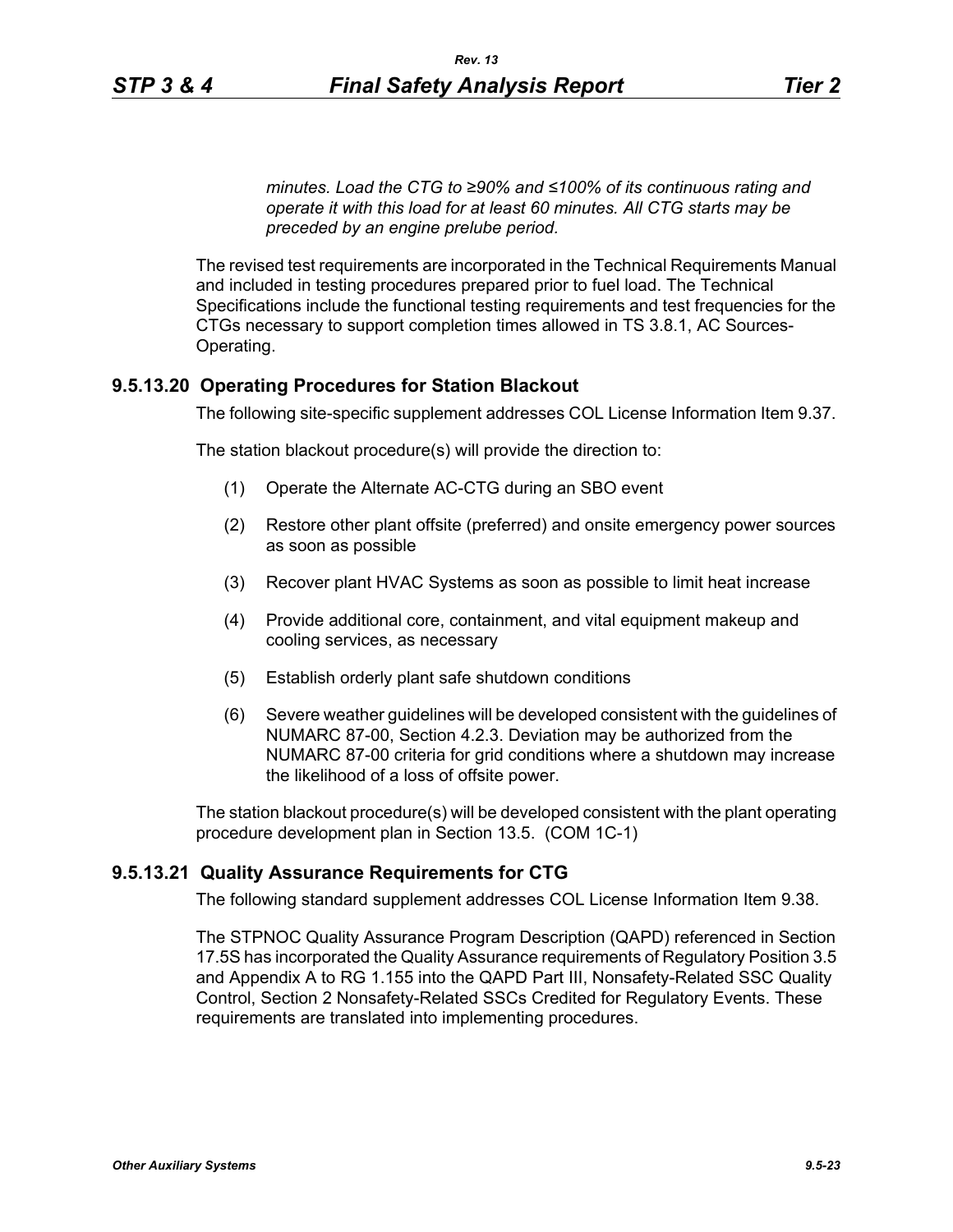| Bldg.     | Elev       | Room<br>No.     |                 | Fire Area   Area Name                      | Div            | <b>Combustible</b>            | <b>Sprinkler System</b><br><b>Type</b> |
|-----------|------------|-----------------|-----------------|--------------------------------------------|----------------|-------------------------------|----------------------------------------|
| PY        | 7350       | N/A             | N/A             | <b>Unit Auxiliary Transformer</b>          | <b>ND</b>      | Oil                           | Deluge water                           |
| PY        | 7350       | N/A             | N/A             | Main Transformer Area                      | <b>ND</b>      | Oil                           | Deluge water                           |
| <b>PY</b> | 7350       | N/A             | N/A             | Reserve Transformer                        | <b>ND</b>      | Oil                           | Deluge water                           |
| <b>RB</b> | $-8200$    | 133             | F1300           | CRD Pump Room                              | <b>ND</b>      | Class III B lube oil & cables | Dry pipe, closed head                  |
| <b>RB</b> | 12300      | 412             | F4100           | Diesel Generator A Room                    | D <sub>1</sub> | Fuel oil, Lube oil, & cables  | Preaction foam-water                   |
| RB        | 12300      | 423             | F4200           | Diesel Generator B Room                    | D <sub>2</sub> | Fuel oil, Lube oil, & cables  | Preaction foam-water                   |
| RB        | 12300      | 432             | F4300           | Diesel Generator C Room                    | D <sub>3</sub> | Fuel oil, Lube oil, & cables  | Preaction foam-water                   |
| <b>RB</b> | 23500      | 610             | F6101           | Diesel Generator Fuel Tank A Room          | D <sub>1</sub> | Diesel fuel                   | Deluge foam-water                      |
| <b>RB</b> | 23500      | 620             | F6201           | Diesel Generator Fuel Tank B Room          | D <sub>2</sub> | Diesel fuel                   | Deluge foam-water                      |
| RB        | 23500      | 630             | F6301           | Diesel Generator Fuel Tank C Room          | D <sub>3</sub> | Diesel fuel                   | Deluge foam-water                      |
| <b>RW</b> | 4600-12300 | N/A             | N/A             | Dry Radioactive Waste Storage Area         | <b>ND</b>      | Radioactive material          | Wet pipe sprinkler                     |
| RW        | 7300       | $A\mathcal{U}A$ | $A\mathcal{U}A$ | <b>Dry Radioactive Waste Storage Area-</b> | A              | Radioactive material-         | Wet pipe sprinkler                     |
| RW        | -200       | AKA-            | <b>N/A</b>      | <b>Dry Radioactive Waste Storage Area-</b> | A              | Radioactive material-         | Wet pipe sprinkler                     |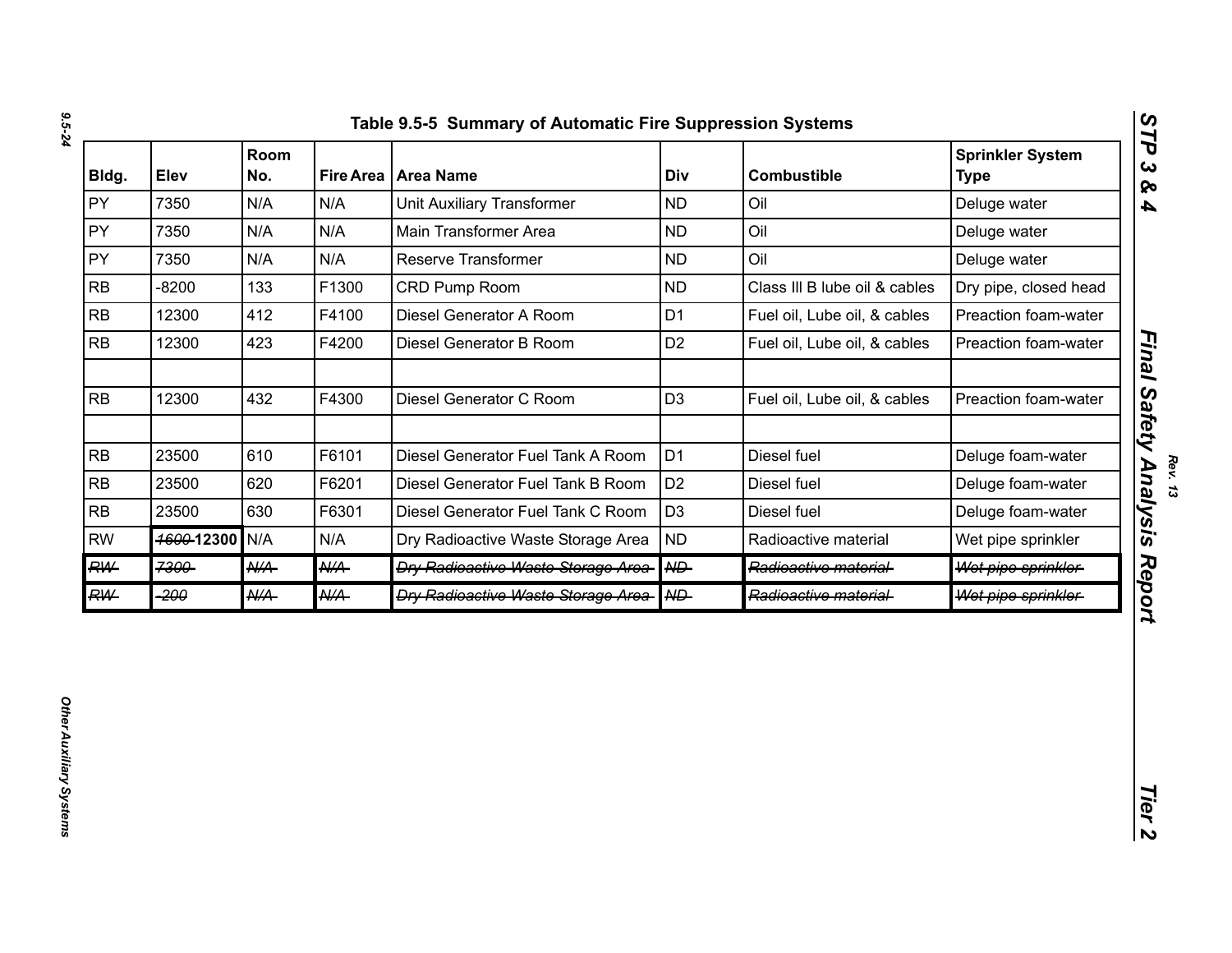| Elev           | Room<br>No.     |                         |                                                      | Div                   | <b>Combustible</b>                            | <b>Sprinkler System</b><br><b>Type</b>                    | STP<br>ယ               |
|----------------|-----------------|-------------------------|------------------------------------------------------|-----------------------|-----------------------------------------------|-----------------------------------------------------------|------------------------|
| -6500-         | $A\mathcal{U}A$ | N/A                     | <b>Dry Radioactive Waste Storage Area-</b>           | ND                    | Radioactive material                          | Wet pipe sprinkler                                        | ۵<br>4                 |
| 350<br>2300    | <b>420N/A</b>   | FT1500                  | Beneath the Turbine surroundings                     | <b>ND</b>             | Lubricants <del>, charcoal</del> &<br>cables  | Wet pipe sprinkler                                        |                        |
| 7350           | 222             | FT1500                  | <b>Beneath the Turbine Surroundings</b>              | ND                    | Lubricants, & cables                          | Wet pipe sprinkler                                        |                        |
| 7350-6300      | 230             | FT2500                  | Lube Oil Conditioning Area                           | <b>ND</b>             | Class III B lube oil                          | Deluge foam-water                                         |                        |
| 7350-6300      | 247             | FT2503                  | House Boiler Area                                    | <b>ND</b>             | Lubricants, Fuel oil &<br>Lubricants & cables | <b>PreactionWet pipe</b><br>sprinkler                     | <b>Final</b>           |
| 15350<br>12300 | 317 &<br>2X8    | FT3500                  | <b>Gas Turbine Generator</b>                         | <b>ND</b>             | Diesel fuel & Class III B<br>lube oil         | Deluge foam-water                                         |                        |
| 15350<br>19700 | 3203X2          | FT1500<br><b>FT35X9</b> | <b>TGW Pumps Area</b><br>Hydrogen Seal Oil Skid Area | <b>ND</b>             | Hydrogen seal oil                             | Deluge foam-water                                         |                        |
| 19700          | 330             | FT3501                  | Lube Oil Reservoir Area                              | <b>ND</b>             | Class III B lube oil                          | Deluge foam-water                                         | <b>Safety Analysis</b> |
|                | 122             | FT1503                  | <b>Stairwell No. 2</b>                               | <b>ND</b>             |                                               | Wet pipe sprinkler                                        |                        |
|                | 249             | FT2504                  | <b>Stairwell No. 4</b>                               | <b>ND</b>             |                                               | Wet pipe sprinkler                                        |                        |
|                | 1X3             | <b>FT15X1</b>           | <b>Stairwell No. 6</b>                               | <b>ND</b>             |                                               | Wet pipe sprinkler                                        | Report                 |
|                | <b>1X4</b>      | <b>FT15X2</b>           | <b>Stairwell No. 7</b>                               | <b>ND</b>             |                                               | Wet pipe sprinkler                                        |                        |
| 6300           | N/A             | FT1500                  | <b>Beneath Turbine surroundings</b>                  | <b>ND</b>             | <b>Lubricants &amp; Cables</b>                | Wet pipe sprinkler                                        |                        |
|                | 114             | FT1502                  | <b>Stairwell No. 1</b>                               | <b>ND</b>             |                                               | Wet pipe sprinkler                                        |                        |
|                | 212             | FT2502                  | <b>Stairwell No. 3</b>                               | <b>ND</b>             |                                               | Wet pipe sprinkler                                        |                        |
|                | <b>1Y5</b>      | <b>FT15Y1</b>           | <b>Stairwell No. 8</b>                               | <b>ND</b>             |                                               | Wet pipe sprinkler                                        |                        |
|                | 250             | <b>FT15Y2</b>           | <b>Elevator Shaft</b>                                | <b>ND</b>             | <b>Lubricants &amp; Cables</b>                | Wet pipe sprinkler                                        |                        |
| 6300           | <b>1Y1</b>      | <b>FT15Y3</b>           | Lube Oil Storage Tank Area                           | <b>ND</b>             | Class III B lube oil                          | Deluge foam water                                         |                        |
| 6300           | 232             | FT1501                  | <b>HNCW Chiller Area</b>                             | <b>ND</b>             | <b>Lubricants &amp; Cables</b>                | Wet pipe sprinkler                                        | Tier                   |
| 6300           | 111             | FT1501                  | Instrument & Service Air Equip.                      | <b>ND</b>             | <b>Lubricants &amp; Cables</b>                | Wet pipe sprinkler                                        | $\mathbf{v}$           |
|                |                 |                         |                                                      | Fire Area   Area Name |                                               | Table 9.5-5 Summary of Automatic Fire Suppression Systems |                        |

 $9.5 - 25$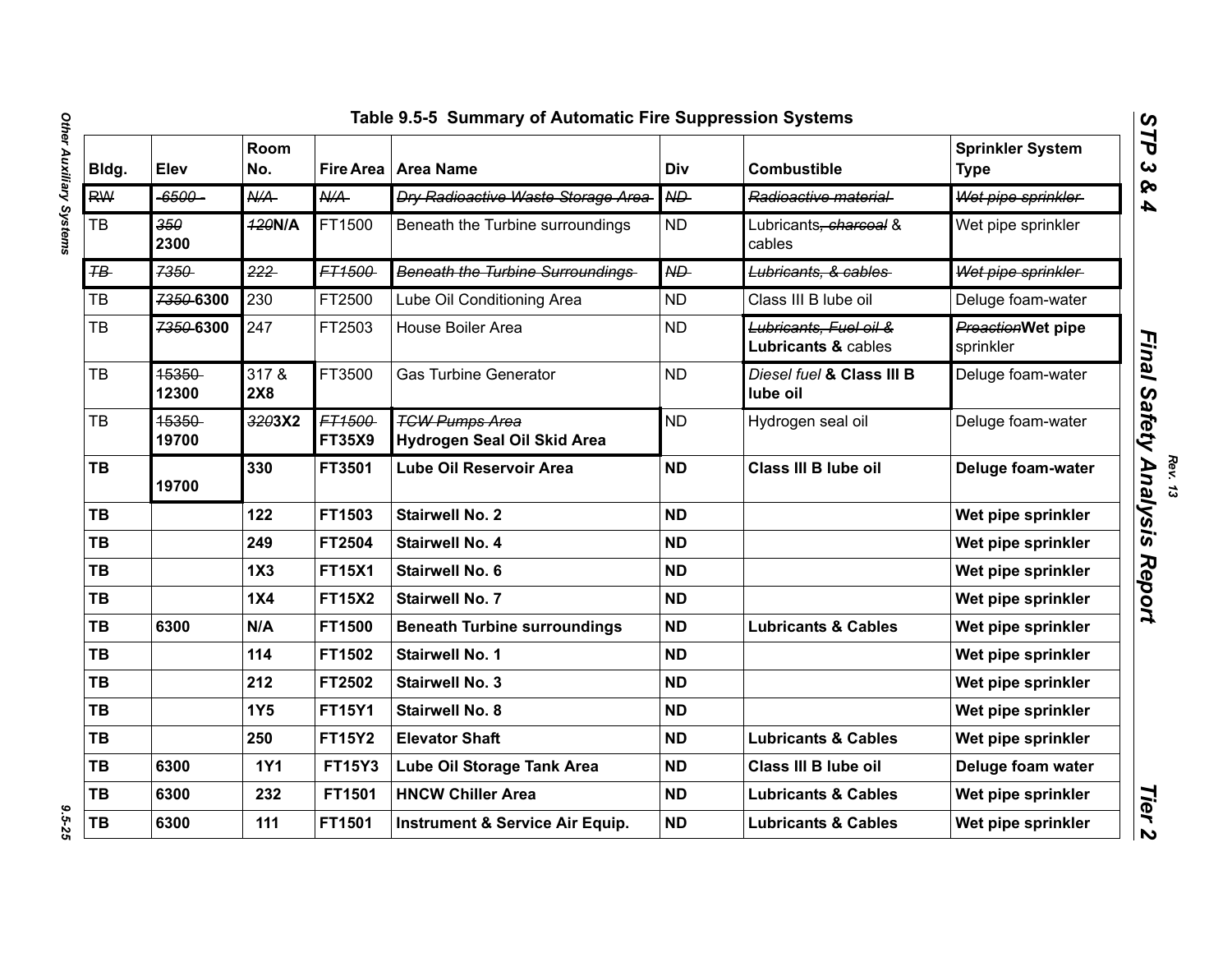| Bldg.     | Elev  | Room<br>No. | <b>Fire Area</b> | <b>Area Name</b>                     | Div       | <b>Combustible</b>                                   | <b>Sprinkler System</b><br><b>Type</b> |
|-----------|-------|-------------|------------------|--------------------------------------|-----------|------------------------------------------------------|----------------------------------------|
| <b>TB</b> | 6300  | <b>1Y2</b>  | FT1501           | <b>Breathing Air Equipment Area</b>  | <b>ND</b> | <b>Lubricants &amp; Cables</b>                       | Wet pipe sprinkler                     |
| TB        | 6300  | 232         | <b>FT15Y4</b>    | <b>EHC Hydraulic Power Unit Area</b> | <b>ND</b> | Class III B hyd. fluid                               | Deluge foam water                      |
| TB        | 12300 | N/A         | FT1500           | <b>Beneath Turbine surroundings</b>  | <b>ND</b> | <b>Lubricants &amp; Cables</b>                       | Wet pipe sprinkler                     |
| TB        | 12300 | 2X5         | <b>FT25X1</b>    | <b>CTG Switchgear Area</b>           | <b>ND</b> | <b>Electrical Cables</b>                             | Wet pipe sprinkler                     |
| TB        | 12300 | 210         | <b>FT25X3</b>    | <b>Switchgear Room 'A'</b>           | <b>ND</b> | <b>Electrical Cables</b>                             | Wet pipe sprinkler                     |
| TB        | 19700 | N/A         | FT1500           | <b>Beneath Turbine surroundings</b>  | <b>ND</b> | <b>Lubricants &amp; Cables</b>                       | Wet pipe sprinkler                     |
| <b>TB</b> | 19700 | $31X-2$     | <b>FT35X1</b>    | <b>LPCP Switchgear Room</b>          | <b>ND</b> | <b>Electrical Cables</b>                             | Wet pipe sprinkler                     |
| <b>TB</b> | 19700 | 310         | <b>FT35X8</b>    | <b>Switchgear Room 'B'</b>           | <b>ND</b> | <b>Electrical Cables</b>                             | Wet pipe sprinkler                     |
| <b>TB</b> | 19700 | 3X9         | <b>FT35X7</b>    | <b>Electrical Equipment Area</b>     | <b>ND</b> | <b>Electrical Cables</b>                             | Wet pipe sprinkler                     |
| <b>TB</b> | 19700 | 3X4         | <b>FT35X3</b>    | 250VDC Battery Room                  | <b>ND</b> | <b>Electrical Cables</b>                             | Wet pipe sprinkler                     |
| TB        | 19700 | 3X5         | <b>FT35X2</b>    | 250VDC Battery Room                  | <b>ND</b> | <b>Electrical Cables</b>                             | Wet pipe sprinkler                     |
| TB        | 19700 | 3X6         | <b>FT35X4</b>    | 125VDC Battery Room 'A'              | <b>ND</b> | <b>Electrical Cables</b>                             | Wet pipe sprinkler                     |
| TB        | 19700 | 3X7         | <b>FT35X5</b>    | 125VDC Battery Room 'B'              | <b>ND</b> | <b>Electrical Cables</b>                             | Wet pipe sprinkler                     |
| TB        | 19700 | 3X8         | <b>FT35X6</b>    | 125VDC Battery Room 'C'              | <b>ND</b> | <b>Electrical Cables</b>                             | Wet pipe sprinkler                     |
| TB        | 27800 | N/A         | FT1500           | <b>Above Turbine surroundings</b>    | <b>ND</b> | <b>Lubricants &amp; Cables</b><br>Wet pipe sprinkler |                                        |
| TB        | 27800 | N/A         | FT1500           | <b>Turbine Generator Bearings</b>    | <b>ND</b> | Class III B lube oil                                 | <b>Closed head</b><br>preaction spray  |
| TB        | 27800 | N/A         | FT1500           | <b>Beneath Turbine skirt</b>         | <b>ND</b> | Class III B lube oil                                 | Wet pipe sprinkler                     |
| TB        |       | 4X5         | <b>FT45X1</b>    | <b>Stairwell No. 9</b>               | <b>ND</b> |                                                      | Wet pipe sprinkler                     |
| TB        | 38300 | N/A         | FT1500           | <b>Above Turbine surroundings</b>    | <b>ND</b> | <b>Lubricants &amp; Cables</b>                       | Wet pipe sprinkler                     |
| TB        |       | 5X1         | <b>FT55X1</b>    | <b>Stairwell No. 10</b>              | <b>ND</b> |                                                      | Wet pipe sprinkler                     |

*9.5-26*

*Rev. 13*

Other Auxiliary Systems *Other Auxiliary Systems*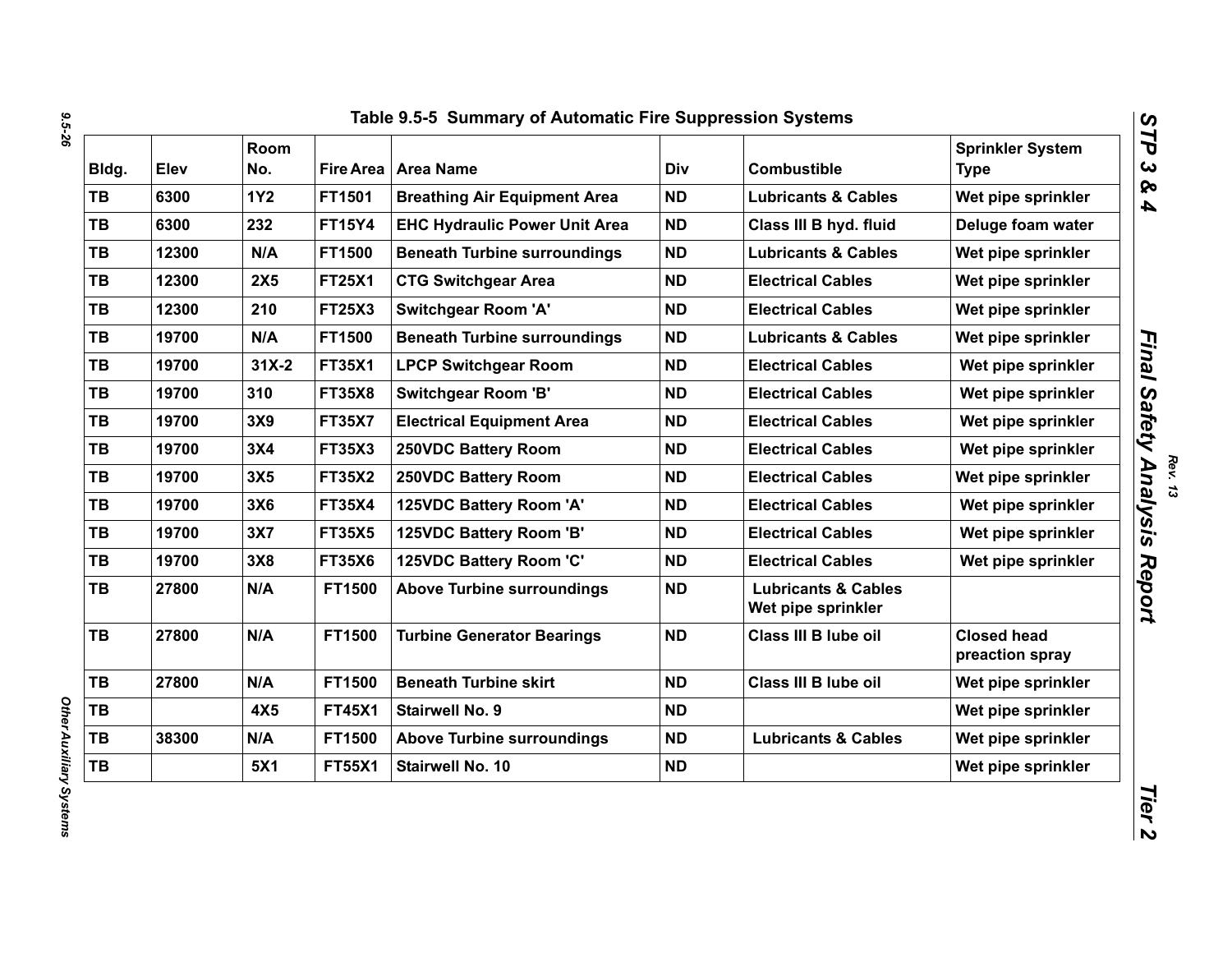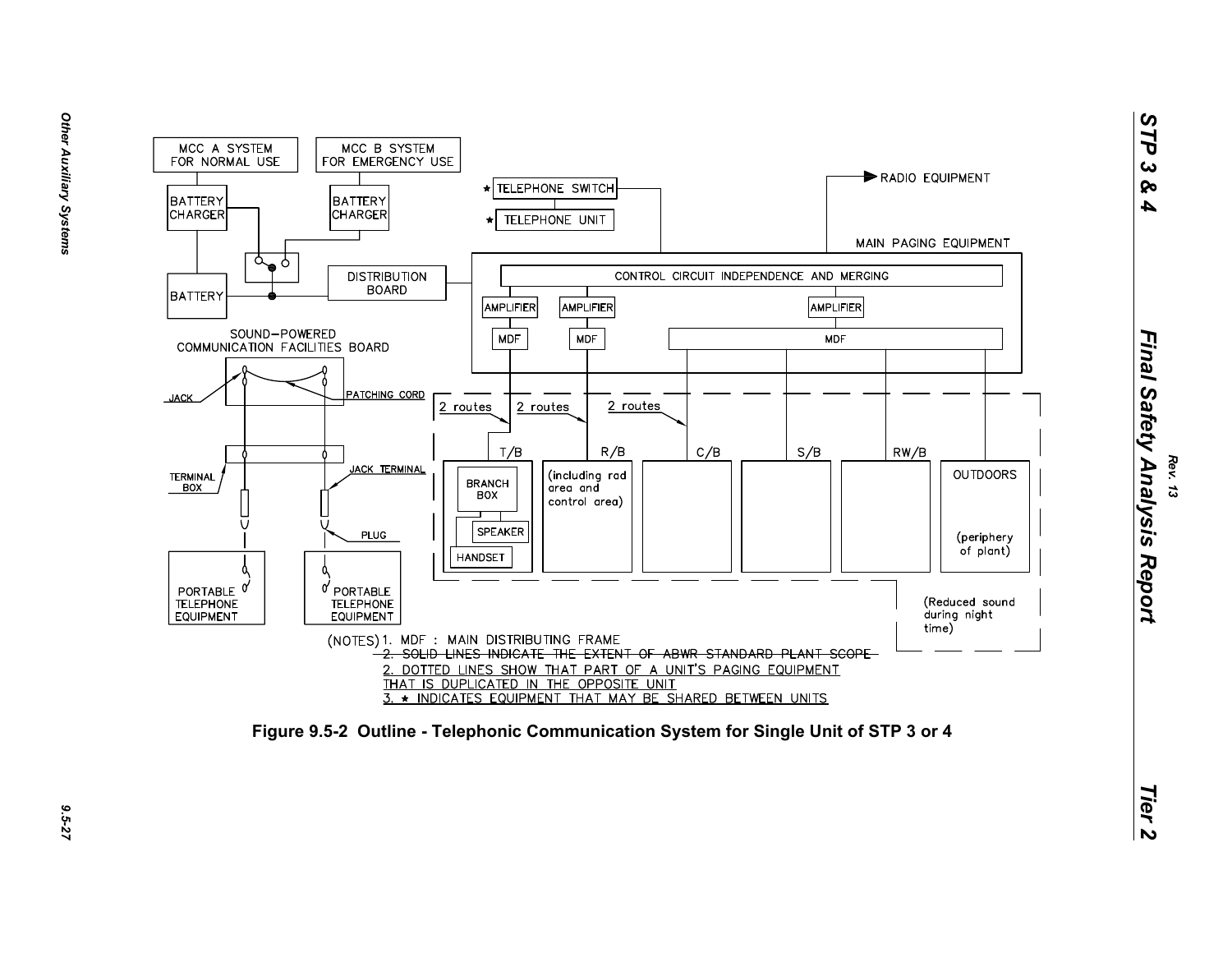

\* Elevations based on RPV bottom at EL 0. All dimensions in millimeters.

### **Figure 9.5-3 Lower Drywell Flooder System Arrangement/Configuration**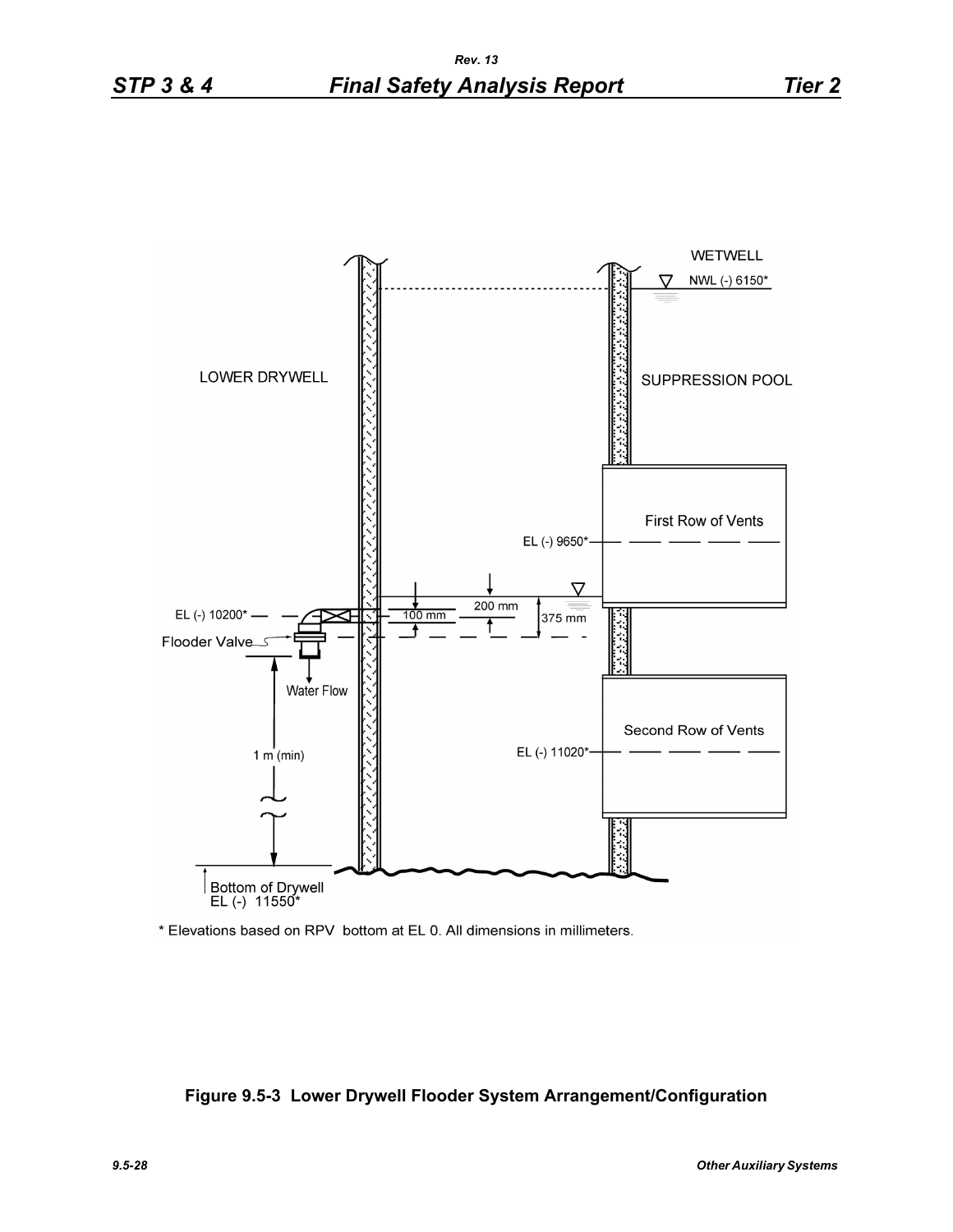